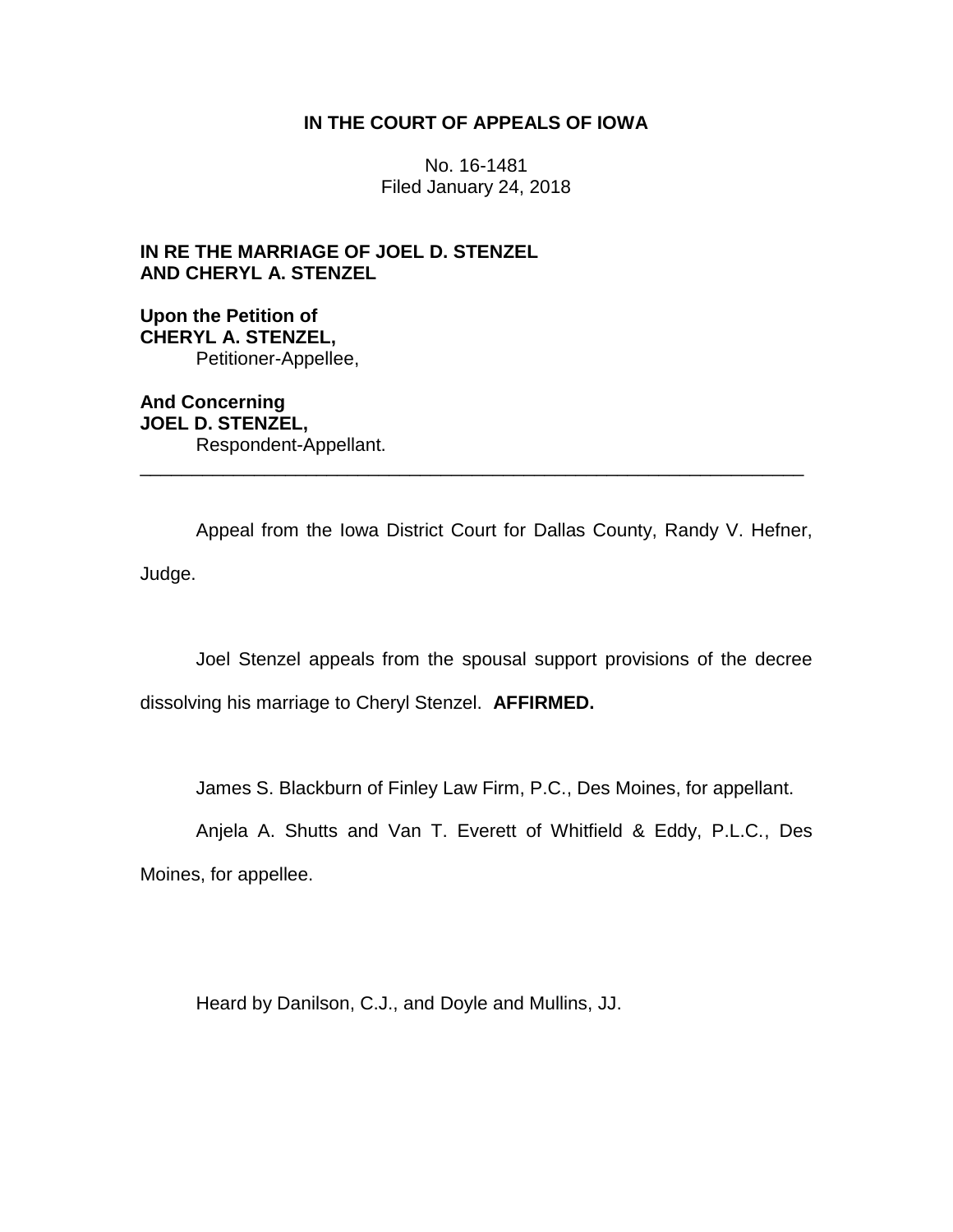## **DANILSON, Chief Judge.**

Joel Stenzel appeals from the spousal support provisions of the decree dissolving his thirty-two-year marriage to Cheryl Stenzel. Joel characterizes the support awarded to Cheryl as reimbursement support, which he contends is improper here. He also maintains the statutory language that support should be "at a standard of living reasonably comparable to that enjoyed during the marriage" is not forward looking and, thus, his "current and future earnings should not be a primary focus of the case." Joel asserts the court's consideration of certain of Cheryl's expenses is not allowed under Iowa Code section 598.21A(1).<sup>1</sup> Additionally, Joel objects to the amount of spousal support ordered both before and after retirement, the equalization fee related to attorney fees, and the court's finding that Joel's cosmetic dental costs paid from marital assets should be reimbursed to Cheryl. Finding no failure to do equity in the court's rulings, we affirm.

#### **I. Background Facts.**

 $\overline{a}$ 

Both parties agreed Cheryl was entitled to permanent spousal support but disagreed as to the amount and duration. At trial, Joel proposed Cheryl receive \$3500 per month until he reaches the age of sixty-six;<sup>2</sup> Cheryl asked for \$15,000 per month until she reaches the age of sixty-seven and \$4000 per month thereafter until the death of either party or her remarriage. The court ordered spousal support in the amount of \$12,000 per month, which would decrease to \$8000 per month when Joel reached the age of sixty-two (the court found this

2

 $1$  We will refer to the 2017 Iowa Code as there have been no substantive changes to the pertinent sections since the date of the filing of the petition.

Upon appeal, Joel alleges spousal support should be set at \$5083 per month.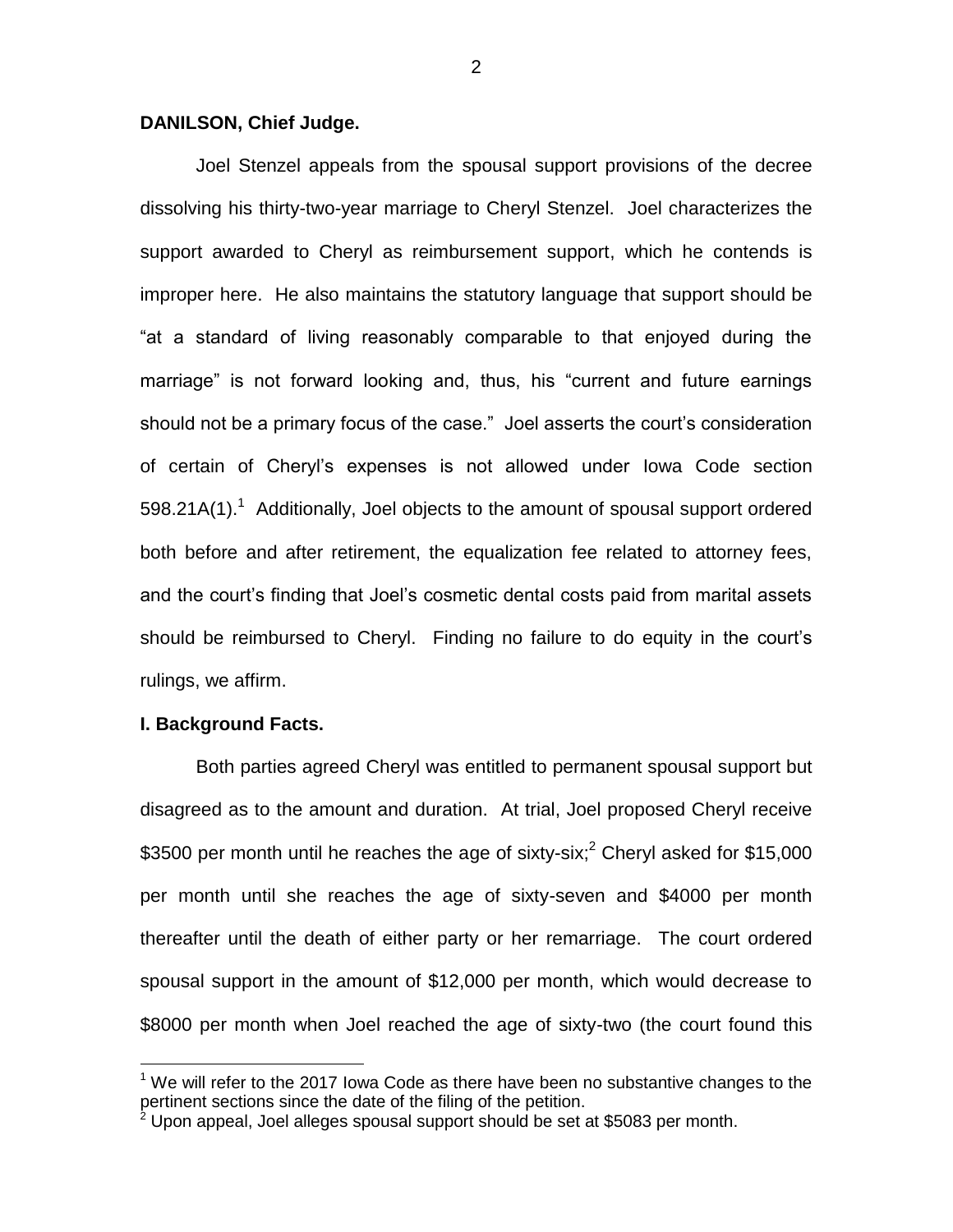age was consistent with Joel's testimony that he anticipated a career change in six or seven years, as well as being consistent with the couple's plan that Joel's move would expedite his retirement). The support would decrease again to \$4000 per month when Joel reached the age of full social security retirement (age sixty-seven).

Having thoroughly reviewed the testimony and exhibits, we agree with and adopt the following fact findings of the district court:

Cheryl and Joel were married on August 11, 1984. Cheryl was [twenty-three] and Joel [twenty-four] years of age. [At the time of trial,] Cheryl [was] [fifty-five] years and Joel [fifty-six] years of age. Neither brought any significant property or debt into the marriage. The parties did not execute a prenuptial agreement.

At the time of the marriage, Joel had just completed his second year of medical school at the University of Iowa. Cheryl entered pharmacy school at the University of Iowa shortly after the marriage. Joel graduated from medical school in 1986. He completed a family medicine residency in Cedar Rapids following medical school, and he completed a residency in pediatrics from 1987–1990 at what is now Blank Children's Hospital in Des Moines. Between 1990–1993, Joel completed a fellowship in neonatology at Texas Children's Hospital in Houston. He returned to Des Moines in 1993 and worked for Newborn Care Consultants. Iowa Methodist Medical Center purchased this practice in approximately 1994 or 1995, and the practice was integrated into Blank Children's Hospital. Joel worked at Blank until early 2013. He then took a position with Newborn Specialists in Tulsa. Joel is board certified in pediatrics and neonatal-perinatal medicine. He is licensed to practice medicine in Oklahoma and Iowa.

Cheryl graduated with a degree in chemistry in 1983 and then attended pharmacy school from 1984–1987. She graduated with a Bachelor of Science degree in pharmacy in 1987. She has been a licensed pharmacist in Iowa since 1987 and is now also licensed in Oklahoma. She does not, however, have a Doctor of Pharmacy degree [(Pharm. D.), which is currently required to become licensed].

Two sons were born to the marriage, both now adults. . . .

Cheryl describes her health as excellent. Joel is in relatively good health, but he testified that he is taking medication for anxiety, depression, and hyperlipidemia. He believes these conditions may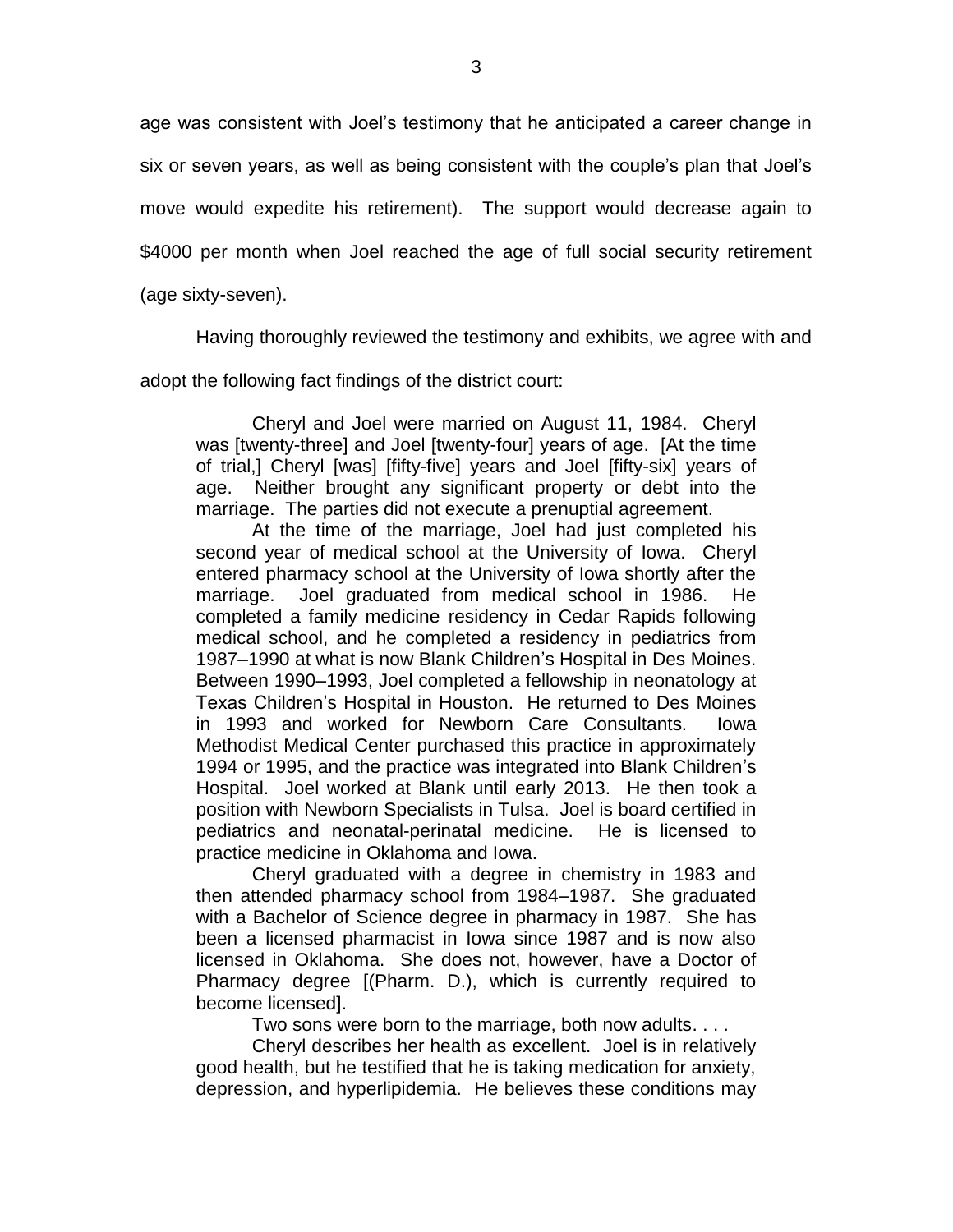be related to stress associated with his current employment and the dissolution of the marriage.

A basic understanding of the practice of neonatology is necessary to contextualize Joel's contentions. Neonatology is the care of critically ill newborns. By necessity it is hospital-based. Neonatologists cover deliveries as necessary and neonatal intensive care units [NICU's]. Critically ill newborns require roundthe-clock care. Neonatologists thus work night and weekend shifts. Some neonatologists are employed by a hospital and are paid a salary, as at Blank, and some neonatologists, such as those at Newborn Specialties, contract with hospitals to provide neonatology services privately and are paid on a service-provided basis.

Four neonatologists served Blank when Joel originally began working there. This number eventually increased to seven. Night, weekend, and day shifts were divided evenly among the physicians. According to Joel, he would work [forty] to [fifty] hours per week, although Cheryl testified that she recalled Joel working substantially more hours while at Blank. He received five weeks of vacation and other benefits.

During the 2005–2006 timeframe, Joel was contacted by Newborn Specialties, a neonatology group in Tulsa, about relocating and joining that practice. Joel and Cheryl traveled to Tulsa, but ultimately decided to remain in Des Moines for personal and family reasons, including the fact that their sons were in private school and they did not wish to relocate them to Tulsa.

Joel was recruited by this group again in 2013. The original group was splitting, and several of the physicians were intending to remain in private practice and serve two area hospitals. They required the services of one or more additional neonatologists to provide adequate coverage.

Until this time, Joel and Cheryl had not planned to leave the Des Moines area. Joel testified that he would "probably" have worked at Blank until his mid-[sixties]. But by 2013, both [sons] had graduated from high school. Joel recognized that the work hours in Tulsa would be substantially greater than at Blank, but he also realized that he would earn substantially more income. Joel and Cheryl discussed the benefits of accepting the Newborn Specialties position and moving to Tulsa. By doing so, they anticipated that Joel's income would increase substantially, but in turn his retirement date would be accelerated. They ultimately decided to make this move.

Joel moved to Tulsa in March of 2013. Cheryl remained in this area at least in part to sell their home in Norwalk where they had lived for [fifteen] years. That house was ultimately sold in July of 2014 for \$420,000.

According to Cheryl, in May of 2014, [the couple experienced a breach of trust]. They discussed conditions that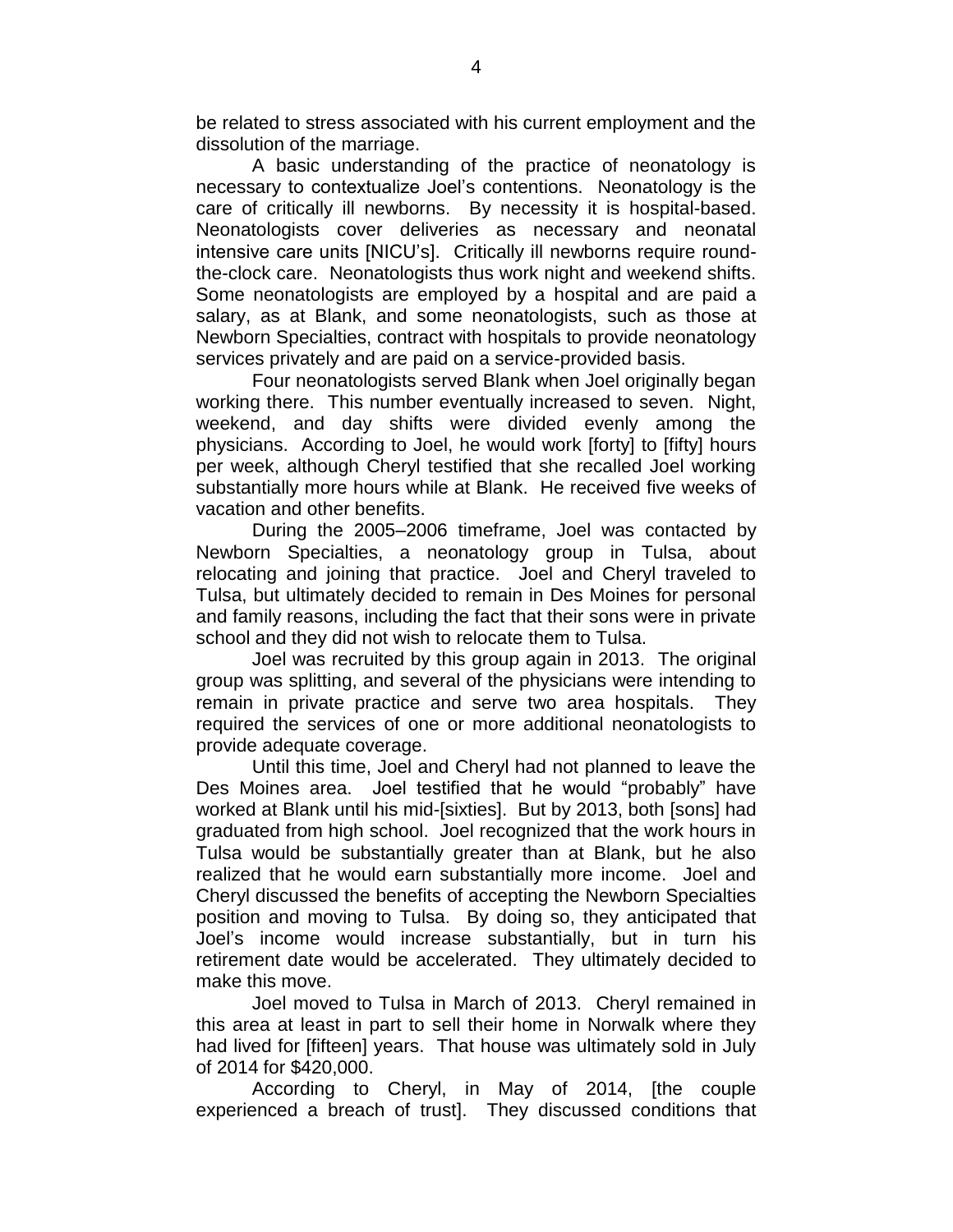Cheryl imposed in order "to restore the trust in the marriage and to prove to [Cheryl] that [Joel] was committed to [the] marriage." As a result, Cheryl decided not to move to Tulsa but to remain in Iowa. Cheryl filed the petition to dissolve the marriage in May of 2015 when she learned that Joel was involved in a relationship in Tulsa.

The district court also examined the earnings history of the parties.

According to Joel's social security earnings statement, his income at Blank increased from \$183,125 in 1994 to \$293,676 in 2012. His gross income from 2008–2012, his last five years at Blank, averaged \$300,204. Substantial contributions were made into Joel's 401(k) account during this time.

Joel bought a [twenty percent] interest in Newborn Specialties for \$150,000 in 2013. This buy-in was financed with a seller note which provided that \$30,000 per year would be forgiven. This constitutes reportable income but does not constitute disposable income.

Joel originally agreed to a \$350,000 salary at Newborn Specialists plus his proportionate share of profits. This base salary was incrementally increased to its current level of \$500,000. His gross earnings in 2013, the year he moved from Blank to Newborn Specialists, totaled \$608,811. His earned income in 2014, his first full year with Newborn Specialists, was \$677,531 and \$529,771 in 2015. These amounts include the annual \$30,000 of debt forgiveness, but do not include rental income of \$51,157 in 2014 and \$34,053 in 2015. They also exclude \$23,000–\$24,000 of [yearly] contributions to Joel's retirement account. Joel's current income is based upon the \$500,000 salary plus periodic profit distributions.

Joel's compensation package includes [a] full panoply of benefits, including family medical insurance, life insurance, a retirement plan with employer contributions, disability insurance, a continuing education allowance, and reimbursement for medical licensure fees. Joel testified that it is not foreseeable that the practice will "slow down" in the near future. Though income may be affected by such variables as Medicaid reimbursement rates, those changes are by their nature unforeseeable. It is probable that Joel's income will remain stable or will increase over at least the next five to six years, and his annual income from all sources will exceed \$600,000.

Joel asserts that his increase in income comes at a cost. He is currently working longer hours with less time off than he had at Blank. He testified that he does not believe that he will be physically or mentally capable of maintaining his current work schedule and demands beyond the age of [sixty-one] or [sixty-two].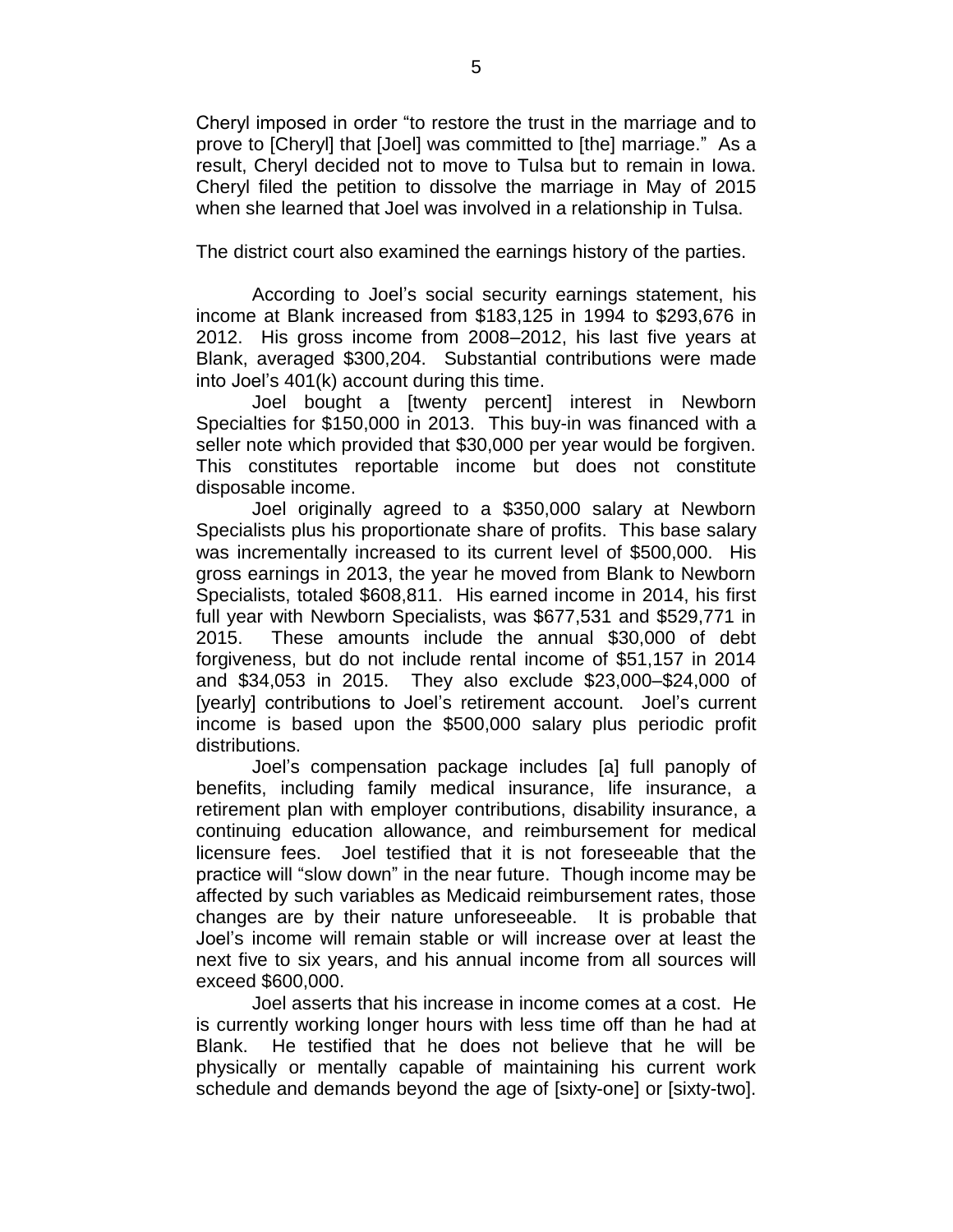He testified that he would likely pursue a different career path or retire at that time.

Joel's testimony regarding his retirement plans was quite clearly affected, not only by the stress of the practice, but also by the stress of this proceeding. Any number of factors will ultimately affect Joel's decision to retire or make a significant career change. For example, the practice could restructure to lessen the burden on the doctors. (The practice is currently hiring more doctors.) Joel may make another career move with unforeseeable financial consequences. All that can be reasonably forecast at this juncture is that Joel's annual income will remain in excess of \$600,000 for the next [six] or [seven] years, and that he may reduce his workload by age [sixty-two]. His most likely retirement date based upon this record is [sixty-seven], his social security full retirement age.

In regard to Cheryl's employment and earnings history the district court

observed:

From 1987 until 1990 Cheryl worked full-time at Mercy Hospital in Des Moines, and she continued working full-time after [their first son] was born and until the family moved to Houston.

She worked at Texas Children's Hospital in Houston from 1990–1993 while Joel pursued his neonatology fellowship. After [the younger son] was born in 1992, Cheryl left the work force and earned no income for the years 1993–1995. She returned to work part-time for Medicap in 1996 when [the younger child] began preschool. She worked for Dahl's part-time from 2007–2014. She left that employment in anticipation of the move to Tulsa. Dahl's went out of business, and she accepted a position as an on-call pharmacist for Target in late 2014. She worked there for approximately one year. She then took a part-time position with DGS Foods, LLC, under its trade names of Price Chopper and Cash Saver, primarily to secure more consistent hours and reduce travel.

Cheryl is working approximately [thirty] hours per week, including every other weekend, earning \$48.25 per hour. She receives no benefits. She is entitled to participate in the company's 401(k) retirement plan, but she is not entitled to an employer contribution. Health insurance, and perhaps other benefits, may be available to her if she works more than [thirty-two] hours per week, but her ability to increase her hours is speculative.

From 1984, the year the parties were married, until 2006, Cheryl's highest annual income was \$30,283. During that timeframe, she earned in excess of \$30,000 in only two of those years—1988 and 1989. Her income at Dahl's from 2010–2013 ranged from \$44,674 to \$73,277.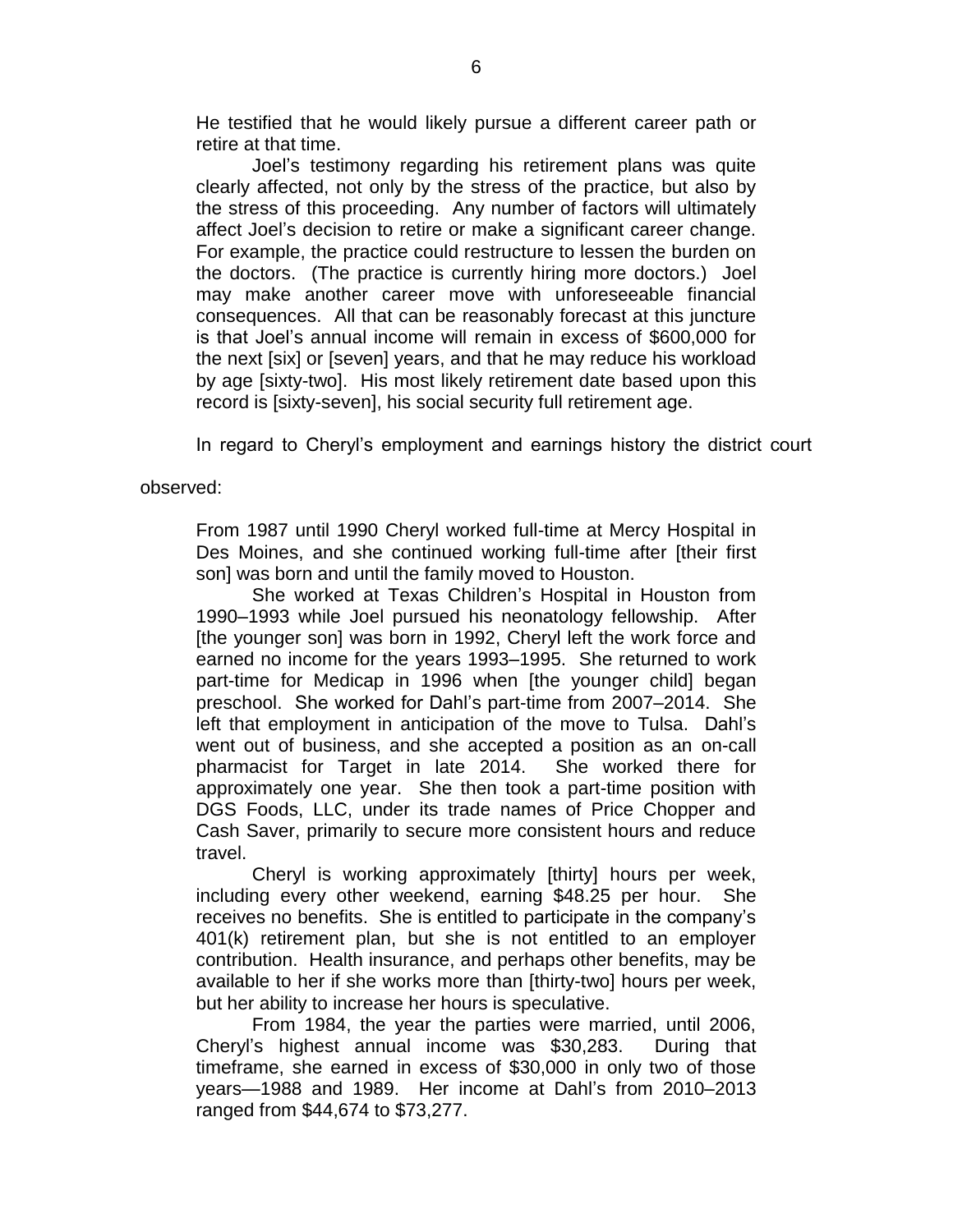Cheryl testified that she could earn \$90,000 to \$100,000 per year if she could find full-time employment working [forty-two]– [forty-four] hours per week. Cheryl has applied for full[-]time pharmacy positions in the Des Moines area but has not been successful. Her employability is limited to some extent by modification of entry-level education requirements or expectations for pharmacists [(a Pharm. D.)]. Though Cheryl has a valid pharmacist license in Iowa, her education is less than that required of more recent pharmacy graduates . . . . Her ability to find full-time employment is also limited, in her opinion, by her age.

Cheryl's current plan is to stay at her present position. She admitted that this decision is in part based upon personal considerations. She prefers to retain some flexibility to travel and see her sons.

Based upon Cheryl's age, education, experience, and health, it is reasonable to conclude that her earning capacity is \$75,000 per year.

Cheryl was also entrusted with many responsibilities of the family and

home. The district court noted, "As a result of Joel's schedule, Cheryl was also

primarily responsible for managing the household and caring for the children

throughout the marriage. She was responsible for everything from managing the

family finances, getting the boys to school, overseeing homework, shopping,

laundry, cooking and cleaning."

The parties also presented evidence of their standard of living during their

marriage. In this regard the court stated,

Joel and Cheryl both described their standard of living during their marriage as "comfortable" or "very comfortable." They did not own an extravagant residence, as evidenced by the 2014 sale price of their home. They would typically take two family vacations per year and traveled to such destinations as Hawaii, Cayman Islands, Australia, Cancun, Europe, New York City, and San Francisco. Neither have expensive hobbies.

Both [their sons] attended elementary school at Des Moines Christian School, and [the older son] graduated from high school there. They paid private school tuition for both sons. [The older son] attended a private university, Bethel University in St. Paul, and Joel and Cheryl paid his college expenses. They also paid for [the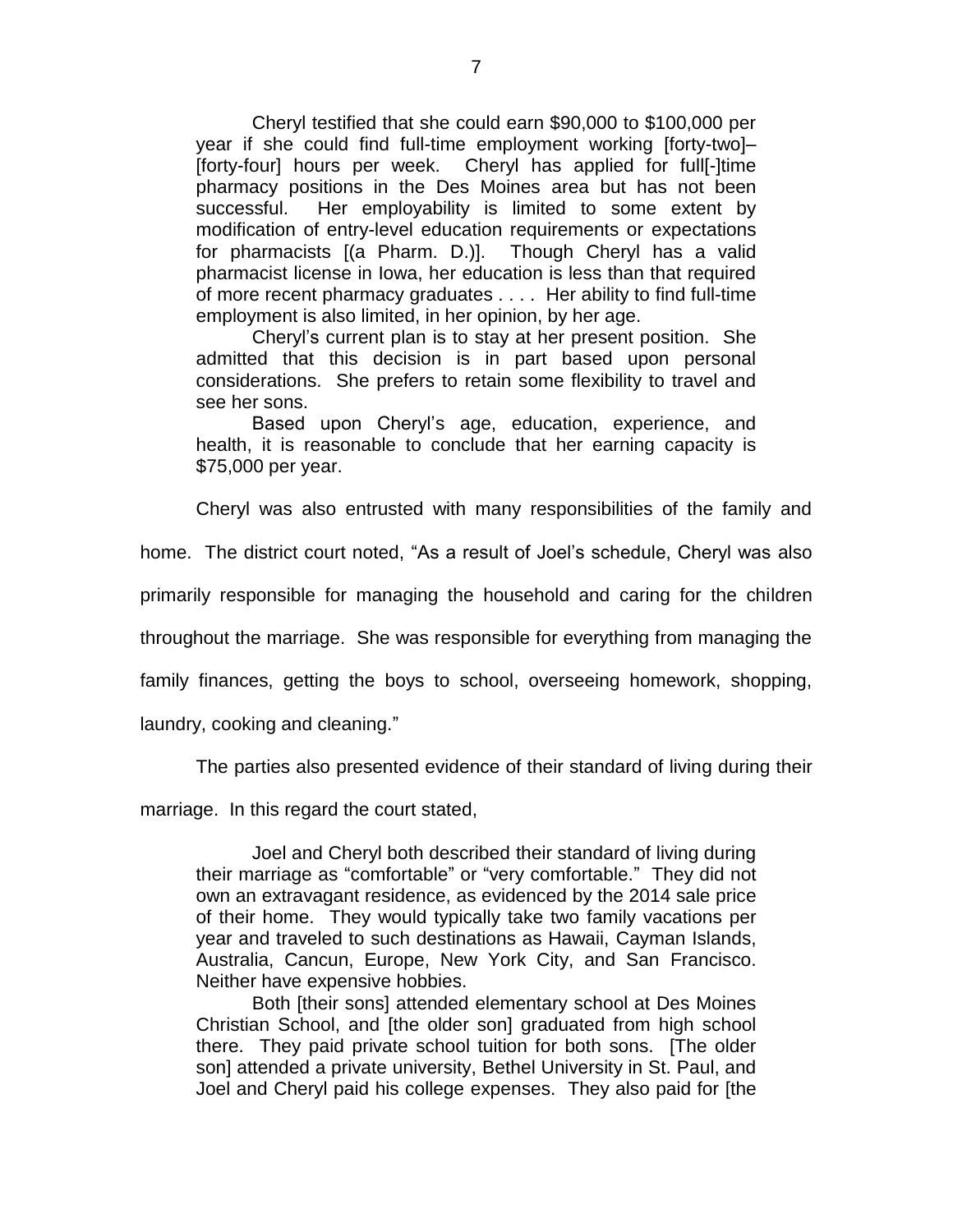[younger son]'s undergraduate education at the University of Michigan at a cost of approximately \$50,000 per year.

The parties regularly made substantial charitable contributions. They reported deductible charitable gifts on their 2012 tax return in the amount of \$23,247; \$29,310 in 2013; \$42,830 in 2014; and \$39,431 in 2015.

The district court also elaborated upon the parties' current living expenses

and lifestyle while this action was pending.

Cheryl submitted a summary of current or reasonably anticipated monthly expenses with her revised financial affidavit. This summary estimates Cheryl's monthly living expenses at \$17,510. These expenses appear generally reasonable. Cheryl anticipates attempting to save \$5878 per month toward retirement. Her anticipated monthly living expenses would be approximately \$11,632 exclusive of retirement savings.

Joel also submitted a summary of actual or anticipated living expenses with his financial affidavit. His summary also appears reasonable. Joel estimated that his monthly living expenses, actual or anticipated, would total \$6669. Joel currently has a roommate and at least some of the expenses shown in his affidavit would be shared. Joel does not estimate the amount he would save toward retirement, but this may be in part due to the fact that he is contributing \$3834 per month toward his retirement account by payroll deduction.

Both parties are living in apartments. Neither is living extravagantly. Since the separation, both parties have traveled. These trips were not inconsistent with their pre-separation lifestyle. Their respective post-dissolution budgets reflect lifestyles which only approximate that enjoyed during the marriage.

With respect to the property division, the district court noted the parties

"managed their finances prudently" and were able to

finance their sons' educations, contribute generously to their charities, save for retirement, live within their means, and avoid debt. They accomplished these goals.

Cheryl submitted a statement of requested relief, which included a proposed division of assets and debts. Joel did not dispute the valuations reflected in that exhibit. He did object to Cheryl's proposed division because, according to him, her proposed division would result in a disproportionate award of cash assets to Cheryl.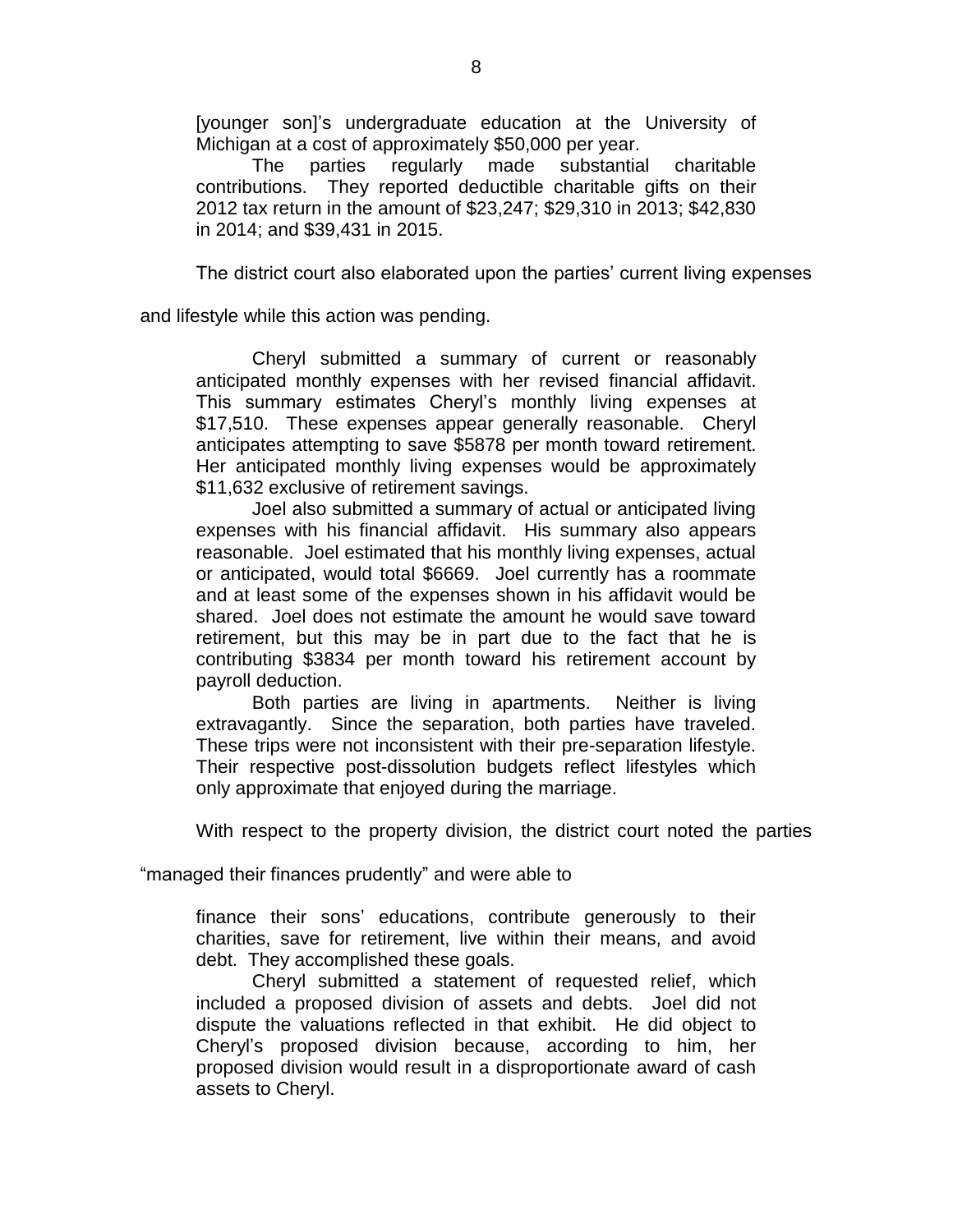According to exhibit 151, the parties' net worth is approximately \$1,422,683, a portion of which Cheryl claims as inherited or otherwise separate property. The parties agree that the marital assets and debts should be divided equally, and thus each party will leave the marriage with approximately \$638,971 of marital assets. As particularly pertinent to the spousal support issue, under her proposal, Cheryl's assets would include approximately \$230,000 available for her immediate needs. Joel conversely would have less cash available for his immediate support, but his income will continue to be substantially greater than Cheryl's. The assets he will be awarded will include the estimated value of his share of Newborn Specialists, LLC, and Newborn Specialists of Tulsa, PC, totaling approximately \$282,000, a value that is not disputed.

#### (Footnotes omitted.)

The trial court considered the relevant factors of section 598.21A(1), noted Cheryl's "contributions and sacrifices which substantially enhanced Joel's career at the expense of Cheryl's career," Cheryl's need "to increase her income to achieve the pre-dissolution standard of living," and Joel's "substantial ability to pay." The court found "Joel's current income and earning capacity from Newborn Specialties is clearly relevant in determining what support Joel would have provided Cheryl had the marriage continued." The district court concluded Cheryl's earning capacity was \$75,000 per year and her monthly living expenses "necessary to maintain her reasonably comfortable standard of living, but exclusive of retirement savings" were \$12,000 per month. The court then found Joel was able to pay \$144,000 per year in support and still have "a conservatively estimated \$456,000 per year" in income—which the court found "more than sufficient to maintain or improve his standard of living and to continue making substantial contributions into his retirement accounts."

Joel appeals.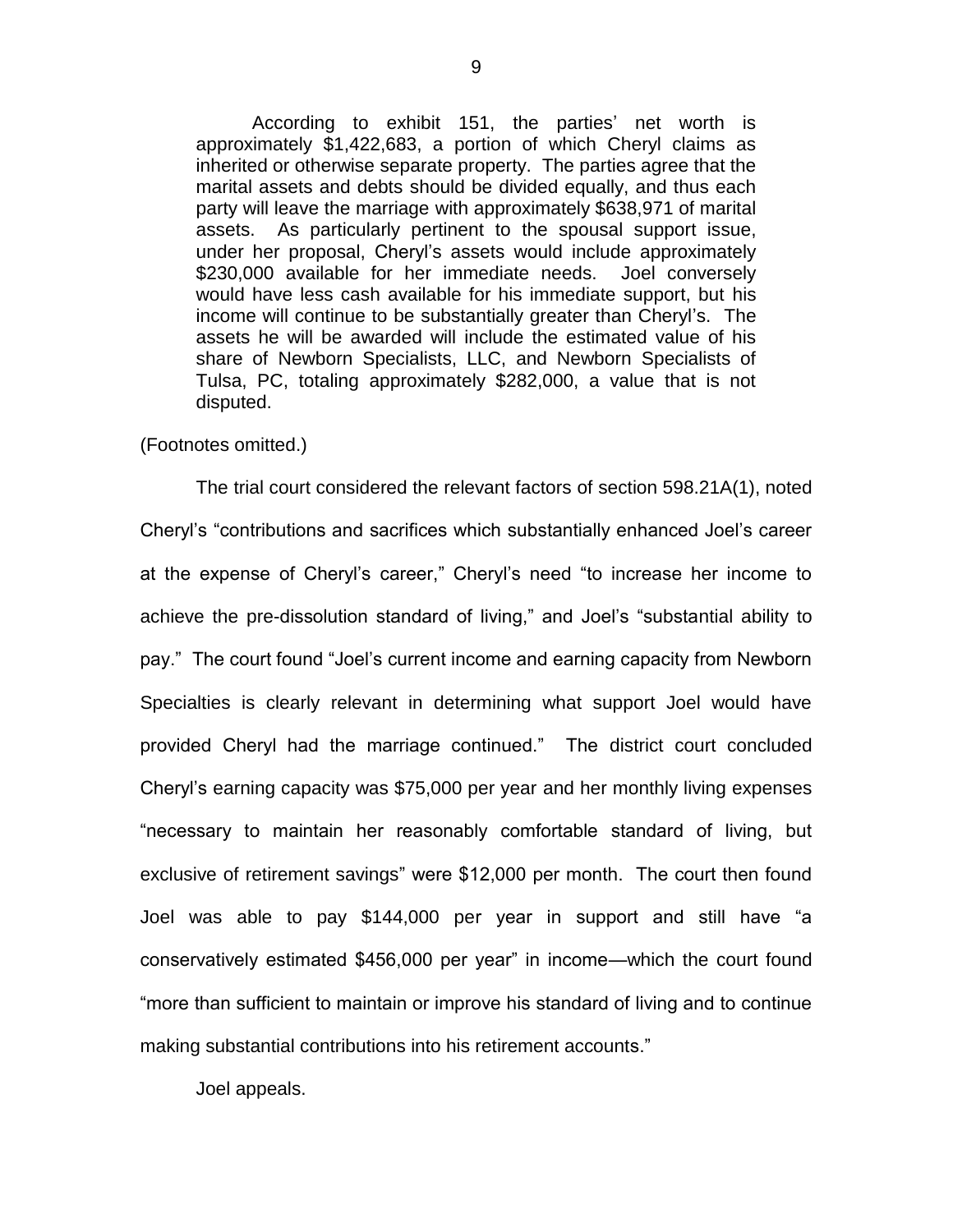#### **II. Scope and Standard of Review.**

Dissolution proceedings are tried in equity, and our review is therefore de novo. Iowa Code § 598.3; *In re Marriage of Mauer*, 874 N.W.2d 103, 106 (Iowa 2016). We give weight to the fact findings of the district court, especially when considering the credibility of witnesses, but we are not bound by them. Iowa R. App. P. 6.904(3)(g). "[W]e accord the trial court considerable latitude in making this determination [of spousal support] and will disturb the ruling only when there has been a failure to do equity." *In re Marriage of Olson*, 705 N.W.2d 312, 315 (Iowa 2005) (citation omitted); *accord Mauer*, 874 N.W.2d at 104.

## **III. Discussion.**

We begin by noting that types of spousal support—whether categorized as traditional, rehabilitative or reimbursement—are not mutually exclusive. *In re Marriage of Witherly*, 867 N.W.2d 856, 859 (Iowa Ct. App. 2015). In fact, as we have stated, the moniker is nothing more than a "red herring." *Id.* And "there is nothing in our case law that requires us, or any other court in this state, to award only one type of support" or to "characterize the support award as purely" one form or another. *In re Marriage of Becker*, 756 N.W.2d 822, 827 (Iowa 2008). Rather, "[w]hat we are required to do is consider the factors mandated by the legislature contained in section [598.21A] when considering a spousal support award." *Id.* We conclude Joel's harangue about the district court's use of the term "reimburse" is much ado about nothing.

To determine a spousal support award, "Iowa courts 'are compelled to follow the traditional multifactor statutory framework set' forth in Iowa Code

10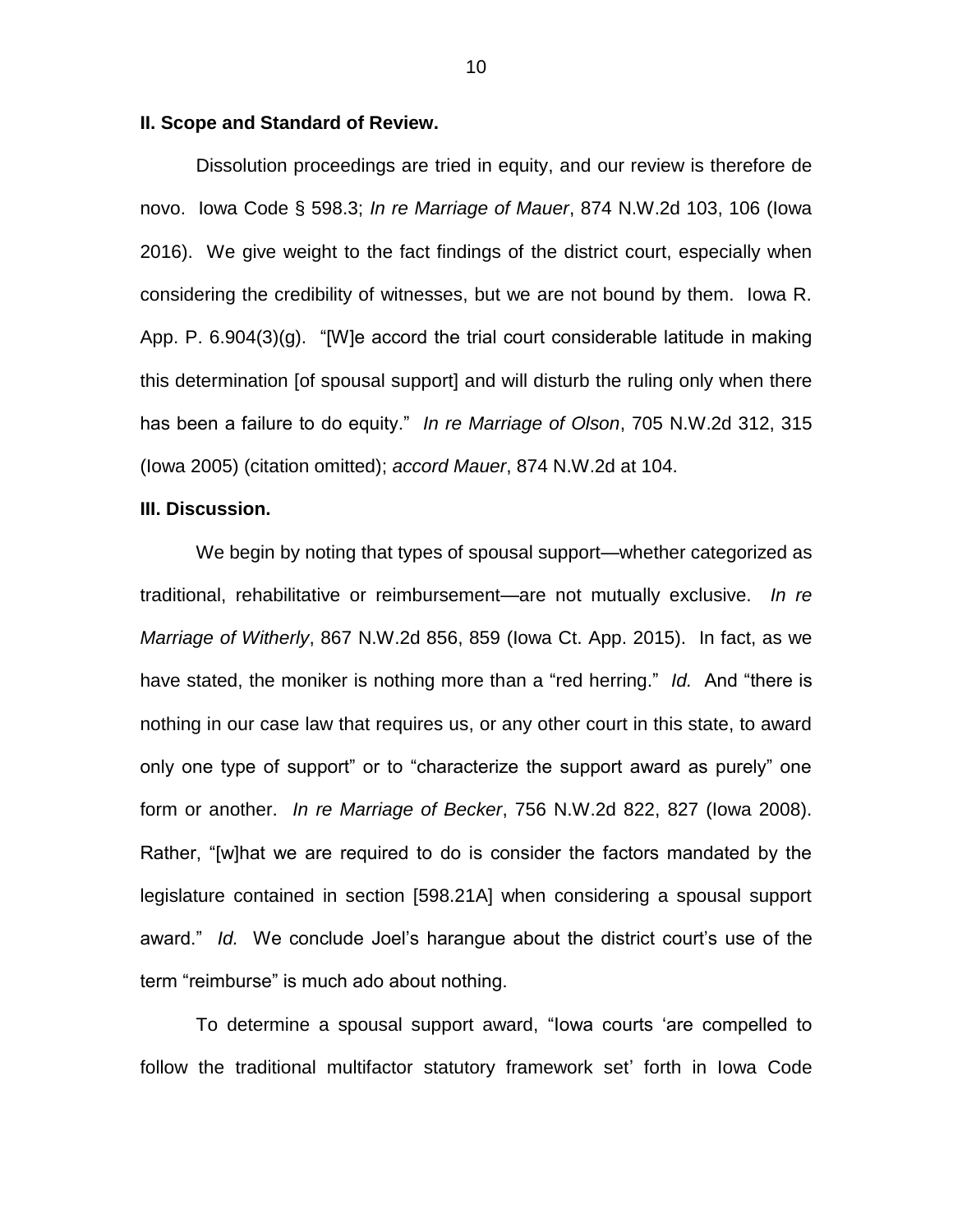section 598.21A." *Mauer*, 874 N.W.2d at 107 (citation omitted). Under Iowa

Code section 598.21A(1), a court

may grant an order requiring support payments . . . for a limited or indefinite length of time after considering all of the following:

(a) The length of the marriage.

(b) The age and physical and emotional health of the parties.

(c) The distribution of property made pursuant to section 598.21.

(d) The educational level of each party at the time of marriage and at the time the action is commenced.

(e) The earning capacity of the party seeking maintenance, including educational background, training, employment skills, work experience, length of absence from the job market, responsibilities for children under either an award of custody or physical care, and the time and expense necessary to acquire sufficient education or training to enable the party to find appropriate employment.

(f) The feasibility of the party seeking maintenance becoming self-supporting at a standard of living reasonably comparable to that enjoyed during the marriage, and the length of time necessary to achieve this goal.

(g) The tax consequences to each party.

(h) Any mutual agreement made by the parties concerning financial or service contributions by one party with the expectation of future reciprocation or compensation by the other party.

(i) The provisions of an antenuptial agreement.

(j) Other factors the court may determine to be relevant in an individual case.

After quoting this statutory language of section 598.21A(1), the supreme

court recently stated:

Our cases applying the statute have identified three kinds of support: traditional, rehabilitative, and reimbursement. While the categories may overlap in some cases, this case involves traditional spousal support. "The purpose of a traditional or permanent alimony award is to provide the receiving spouse with support comparable to what he or she would receive if the marriage continued." *In re Marriage of Hettinga*, 574 N.W.2d 920, 922 (Iowa Ct. App. 1997). Traditional support is ordinarily of unlimited or indefinite duration.

*In re Marriage of Gust*, 858 N.W.2d 402, 408 (Iowa 2015) (internal citations

omitted).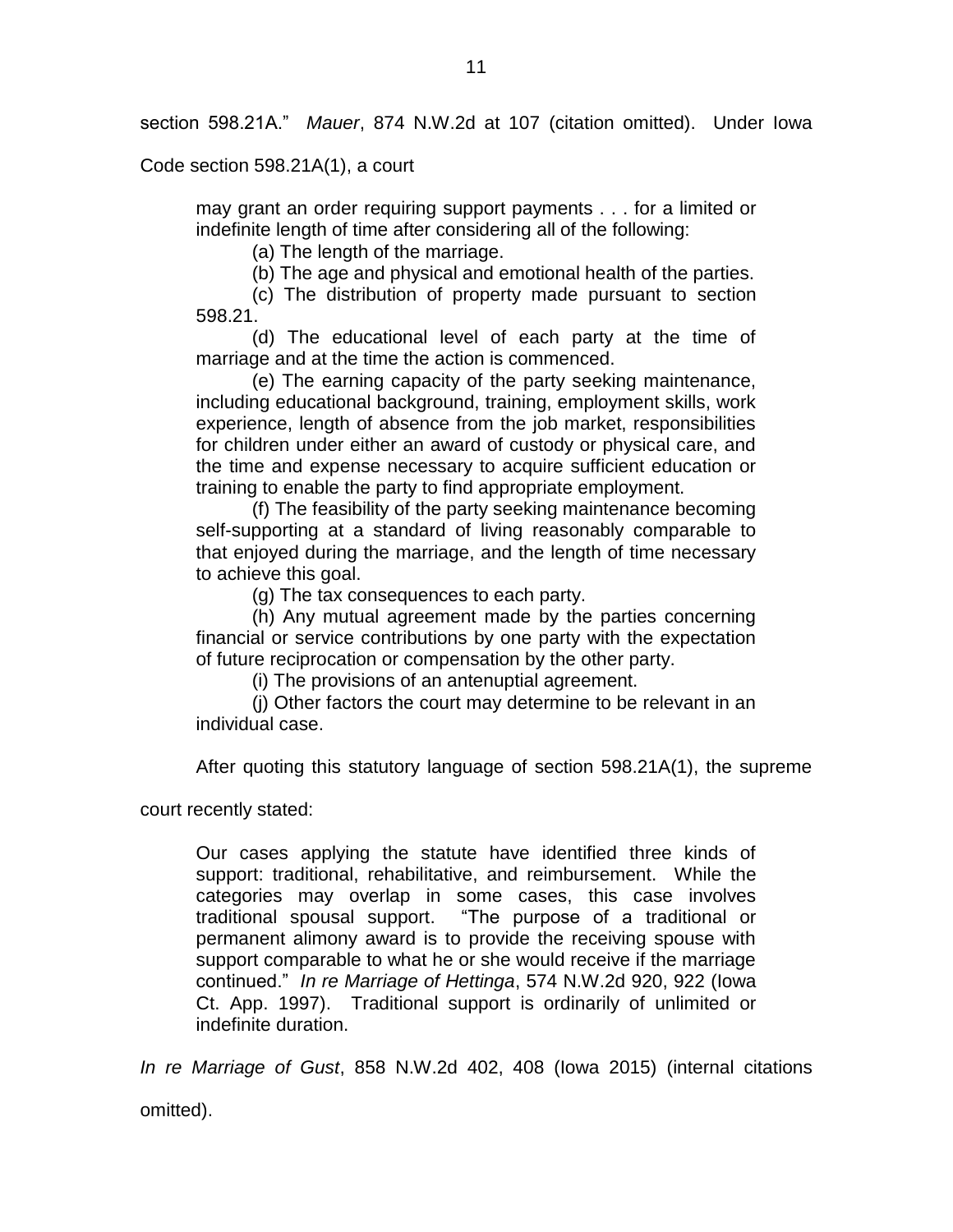Joel strenuously argues the Iowa courts should specifically disavow the language from *Hettinga* and *Gust* concerning the purpose of traditional alimony being "to provide the receiving spouse with support comparable to what he or she would receive if the marriage continued," claiming it misstates the law to be applied. Instead, Joel contends our analysis should be on the need for the spousal support and not the ability to pay because there is no division of future earnings.<sup>3</sup> We agree there is no division of future earnings and perhaps the reference in *Hettinga* and *Gust* to "if the marriage continued" was a poor choice of words, but the point is simply to attempt to provide for a continuation of lifestyle enjoyed during the marriage. We acknowledge we are required to consider all of the criteria set forth in section 598.21A(1). *See Mauer*, 874 N.W.2d at 107.

As noted in *Gust*, 858 N.W.2d at 407, the statutory framework provided by the legislature in 1970 when it enacted no-fault divorce "largely adopted" the criteria enunciated in *Schantz v. Schantz*, 163 N.W.2d 398, 405 (Iowa 1968).<sup>4</sup>

- A. PREMARITAL CRITERIA:
	- 1. Social position and living standards of each party.
	- 2. Their respective ages.

**EXECUS ENEX TE 12**<br><sup>3</sup> "Reimbursement alimony" has been defined as alimony that "allows the spouse receiving the support to share in the other spouse's future earnings in exchange for the receiving spouse's contributions to the source of that income." *Becker*, 756 N.W.2d at 826.

<sup>4</sup> *Schantz* states:

Use of the following general formula may be helpful in arriving at an equitable determination of financial or property rights and obligations of the parties to a divorce action, though each element is not always present or important.

<sup>3.</sup> Their respective mental or physical condition.

<sup>4.</sup> What each sacrificed or contributed, financially or otherwise, to the marriage.

<sup>5.</sup> The training, education and abilities of each party.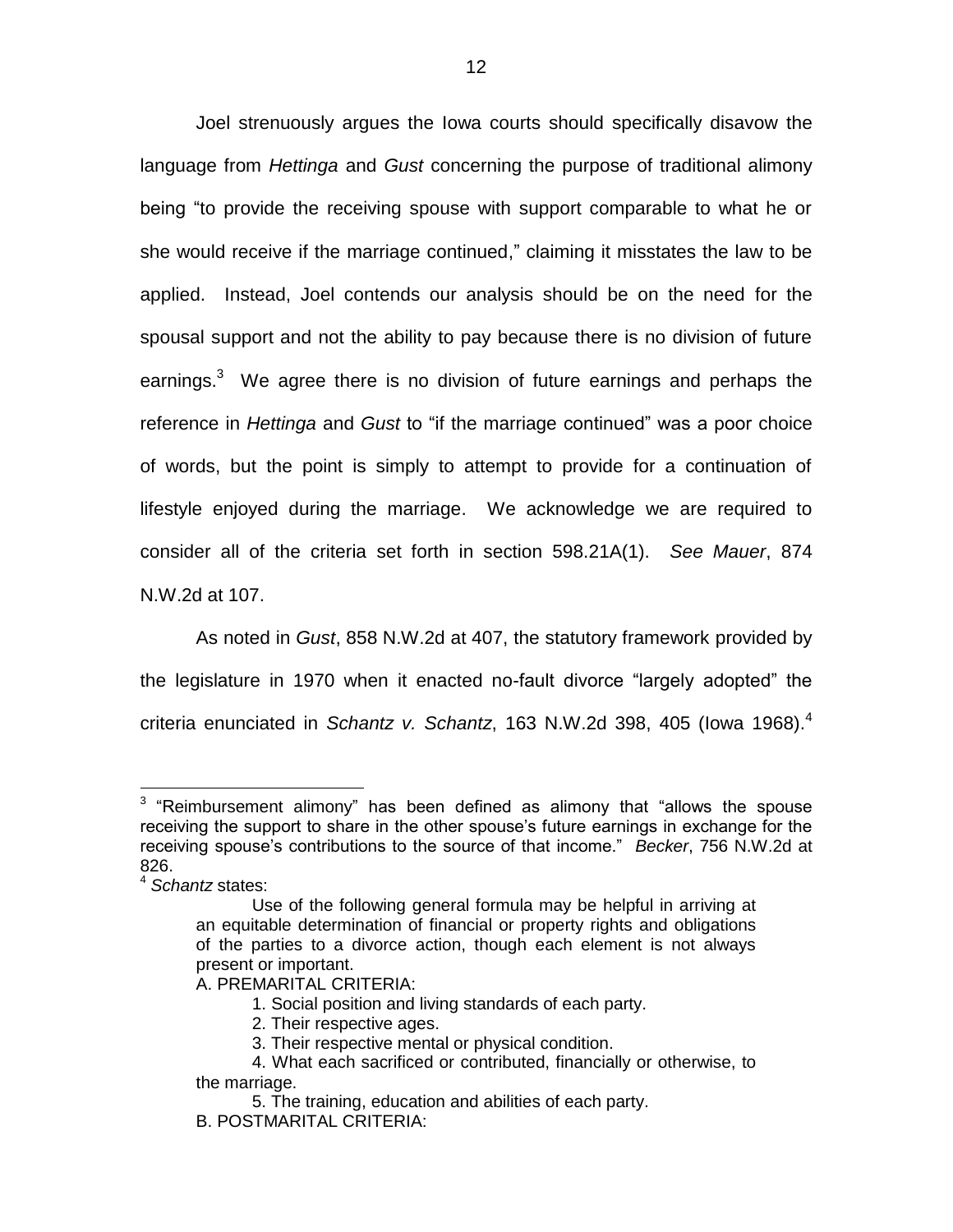As stated in *Schantz*, the enunciated factors were pertinent to the "equitable determination in dissolution proceedings." 163 N.W.2d at 405.

Section 598.21A(1)(f) identifies one of the factors to consider and requires us to consider the past standard of living of the parties, i.e., "The feasibility of the party seeking maintenance becoming self-supporting at a standard of living reasonably comparable to that enjoyed during the marriage, and the length of time necessary to achieve this goal." There is no analysis in *Hettinga* or *Gust* to suggest the court had a new or different interpretation of this factor. We also find no inherent inconsistency between the stated purpose of traditional support in long-term marriages as set out in *Hettinga* and *Gust* and the statutory factors to be considered in determining an equitable amount of such support. *See* Iowa Code § 598.21A(1). We are guided by the statutory words—"the standard of living . . . during the marriage" and are required to impose support so the payee's standard of living during the marriage may be continued. The standard does not change simply because the payor's income or financial condition improves after

7. Life expectancy of each party.

 $\overline{a}$ 

<sup>1.</sup> Duration of the marriage.

<sup>2.</sup> Number of children, their respective ages, physical or mental conditions, and relative parental as opposed to financial needs.

<sup>3.</sup> Net worth of property acquired, contributions of each party thereto by labor or otherwise, net worth and present income of each party.

<sup>4.</sup> Conduct of the spouses and particularly that of the guilty party.

<sup>5.</sup> Present physical and mental health of each party.

<sup>6.</sup> Earning capacity of each party.

<sup>8.</sup> Any extraordinary sacrifice, devotion or care by either spouse in furtherance of a happy marriage or in preservation of the marital relationship.

<sup>9.</sup> Present standards of living and ability of one party to pay balanced against relative needs of the other.

<sup>10.</sup> Any other relevant factors which will aid in reaching a fair and equitable determination as to respective rights and obligations of the parties.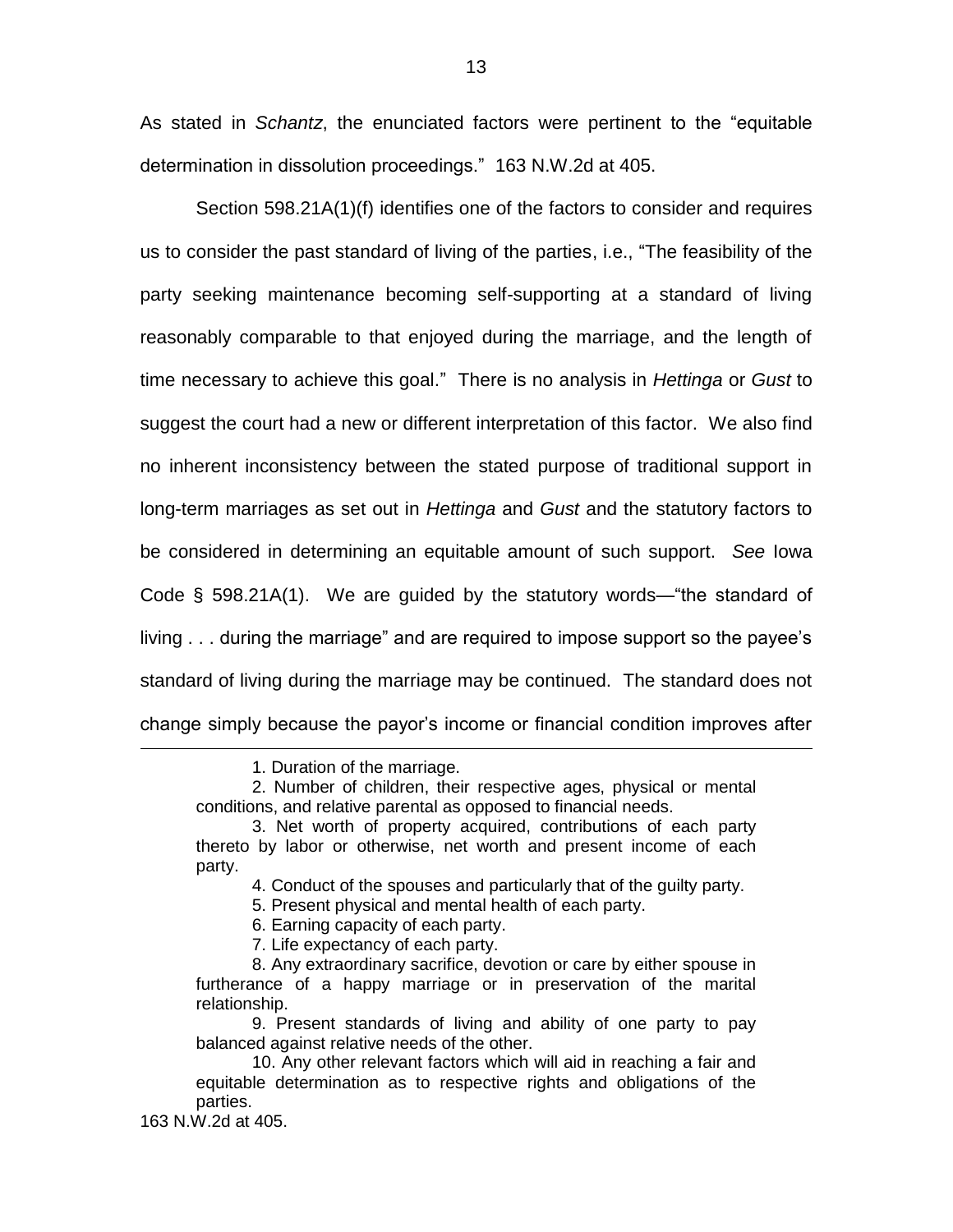the parties separate or after the marriage. This standard of living during the marriage sets the highest level of spousal support but this sum must then be adjusted by the payee's income or earning capacity, whichever is greater. *See Gust* 858 N.W.2d at 411 ("In determining need, we focus on the earning capability of the spouses, not necessarily on actual income."). Iowa cases "emphasize that in marriages of relatively long duration"—and all agree this thirty-two-year marriage is of long duration—the imposition of and length of an award of traditional spousal support is "primarily predicated" on need and the ability to pay. *Id.*; *see also In re Marriage of Wendell*, 581 N.W.2d 197, 201 (Iowa Ct. App. 1998) ("The imposition and length of an award of traditional alimony is primarily predicated on need and ability.").

Although we consider the past standard of living, some future projections are necessary to determine needs. For example, a spouse may need to procure health insurance after the marriage is dissolved, and it will be necessary to determine the cost of health insurance post-dissolution. In *Mauer*, the court provided this analysis:

To determine how much income Carol would require to support herself at a standard of living reasonably comparable to that she enjoyed during the marriage, we begin with the budget Carol provided to the district court. Carol acknowledged the budget was essentially an estimate of historical expenditures for the entire family before the dissolution. Because it included past expenditures Carol was no longer obligated to pay at the time of the trial, *the budget was an inaccurate basis for projecting her postdissolution support needs*. After adjusting the budget to eliminate every inaccuracy pointed out by the district court, to remove childspecific items that could be paid for using child support, and to appropriately reduce the cost of food, clothing, travel, and household supplies, we find Carol requires approximately \$13,000 per month, or approximately \$156,000 per year, to enjoy a standard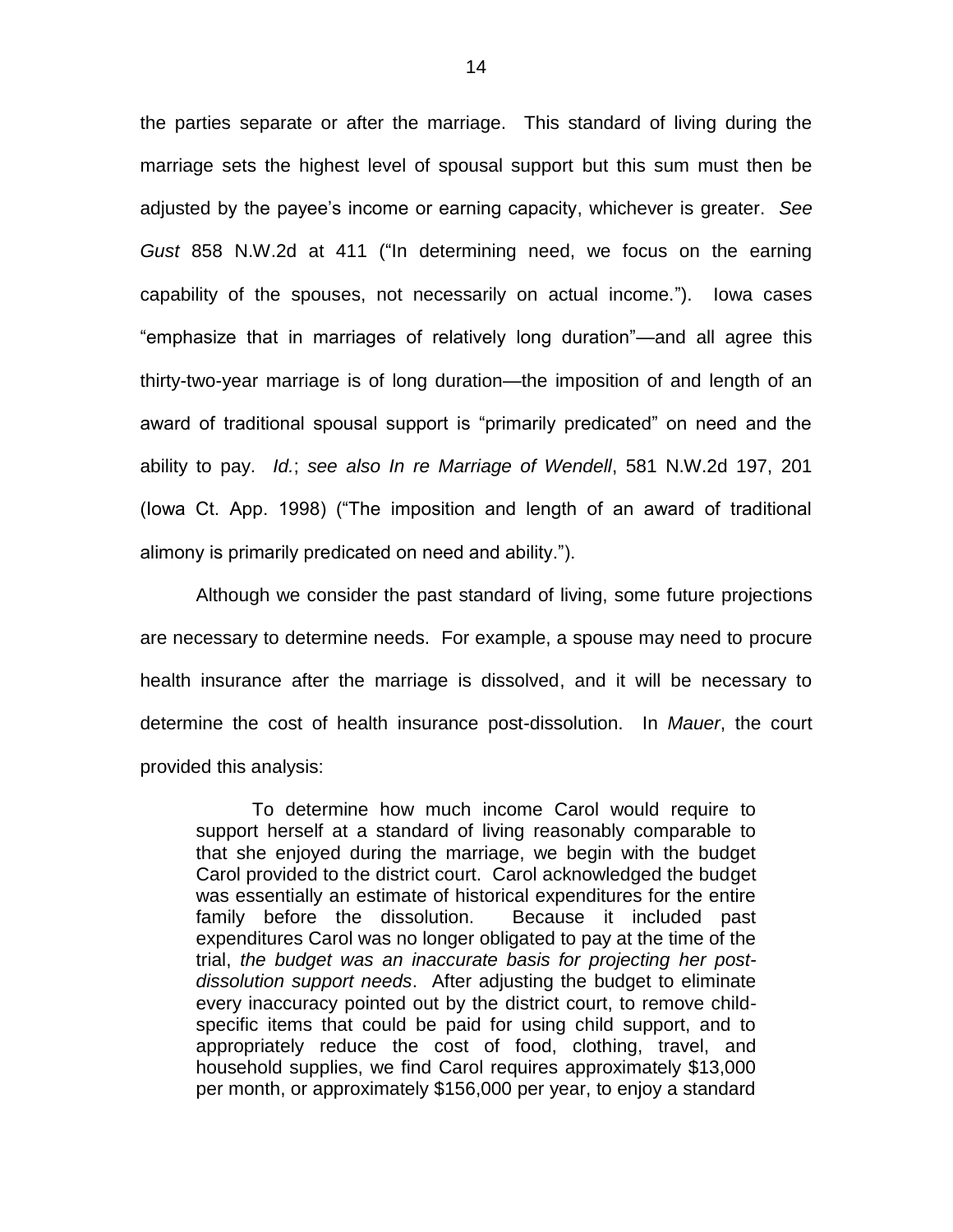of living approaching that she enjoyed during her marriage to Richard.

In determining how much spousal support Carol requires to support herself at that standard of living, we must also consider the tax consequences. Like employment income and investment income, spousal support is taxable. Assuming an effective tax rate of twenty-five percent, Carol requires approximately \$208,000 in pretax income from her employment, her investments, and spousal support. Thus, because we find Carol can generate approximately \$57,000 in pretax income per year through her employment and her investments, we conclude she requires approximately \$151,000 in spousal support annually to maintain a standard of living reasonably comparable to that she enjoyed during the marriage. This equates to \$12,583.33 per month. Richard's substantial income from his ophthalmology practice is more than adequate to support this award. Accordingly, we determine \$12,600 per month constitutes an equitable spousal support award in this case.

874 N.W.2d at 111 (emphasis added) (citation omitted). Thus, the *Mauer* court acknowledged a spousal support award is to be based on post-dissolution expenses to arrive at an amount that permits the spouse to maintain the past lifestyle. *Id.*

"Often in marriage dissolutions, incomes that were adequate to support married couples and their children are stretched precariously thin in order to cover the expense of maintaining two separate households." *In re Marriage of Florke*, 270 N.W.2d 643, 645 (Iowa 1978). Moreover, if the same standard of living cannot be maintained, support should not be fixed at the cost of the standard of living of the payor. *In re Marriage of Giles*, 338 N.W.2d 544, 546 (Iowa 1983). Ideally, the support should be fixed so the continuation of both parties' standard of living can continue, if possible. *See In re Marriage of Bornstein*, 359 N.W.2d 500, 502 (Iowa Ct. App. 1984). We turn to the disputed issue of the amount of support Cheryl needs.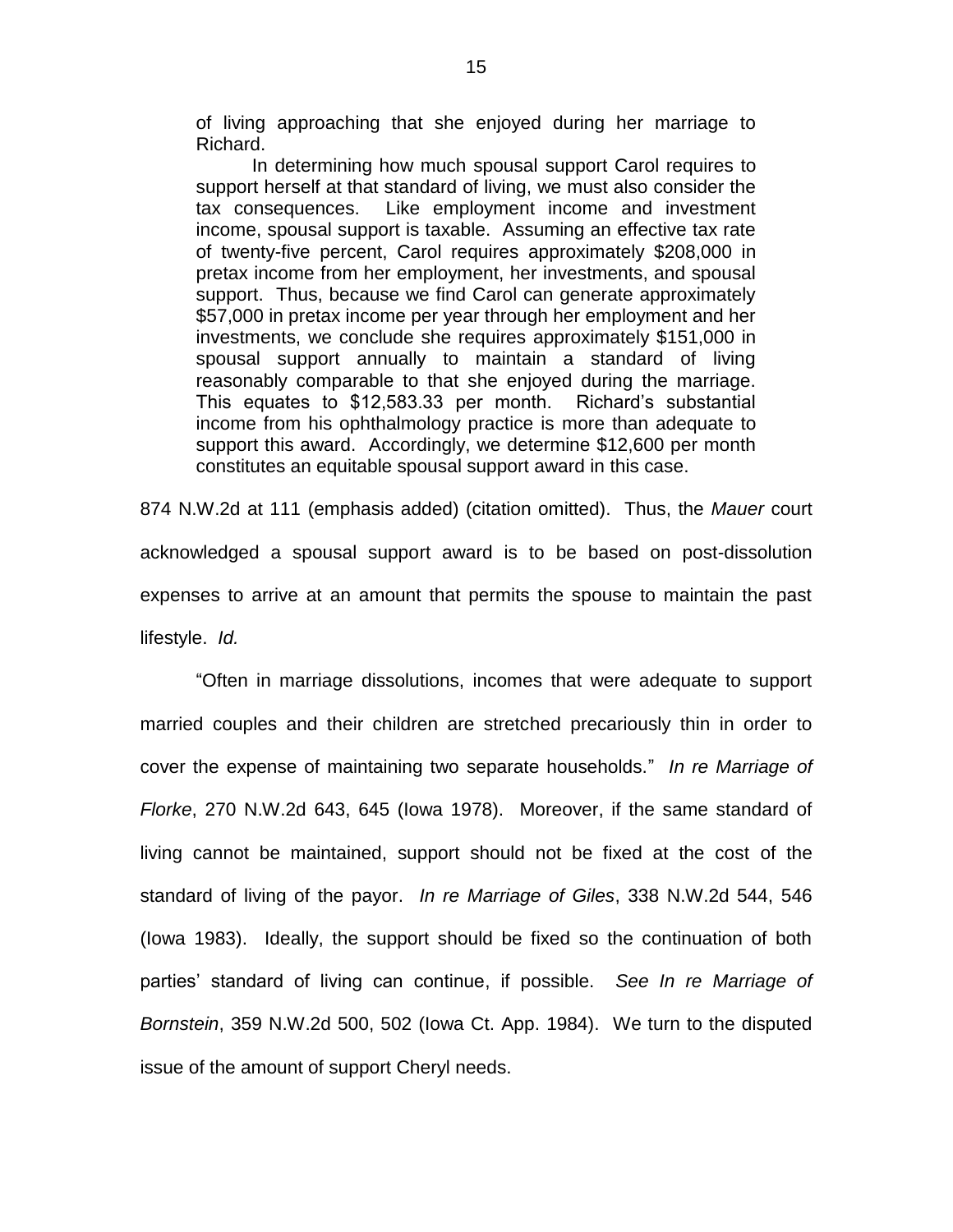With respect to Cheryl's needs to maintain her standard of living, we observe the district court did consider the "feasibility" of Cheryl becoming selfsupporting at a similar level of comfort and concluded spousal support was required. *See* Iowa Code § 598.21A(1)(f). We agree with the trial court that Cheryl's earnings will likely not ever increase such that she will become capable of earning enough to maintain a comparable standard of living to that she enjoyed during her marriage to Joel.

Cheryl contends that she needs \$17,510 per month to maintain her lifestyle. Joel takes exception to several items listed in Cheryl's budget. Joel contends Cheryl's list of expenses include current and anticipated expenses and are not reflective of the pre-divorce lifestyle. Specifically, Joel contests Cheryl's budget items of \$1200 per month for charitable donations, \$500 per month for retirement savings, and \$375 per month for gifts. Joel notes Cheryl also listed \$208 for household maintenance and \$183 for miscellaneous household costs so she has no need for additional savings. She also lists \$1000 per month for travel so there is no need for savings for travel. Joel also challenges the entry for mortgage payments of \$2200 per month for a fifteen-year mortgage with a loan of \$250,000. He argues that, in essence, she will be receiving another \$250,000 in assets by this request. He suggests Cheryl should be obligated to pay the principal with her own assets and her housing expense entry should only reflect the interest of \$811 per month. Cheryl contends these budget items will allow her the opportunity to continue with what had been the parties' marital goals: contribute generously to charities, save for retirement, live within her means, and avoid debt.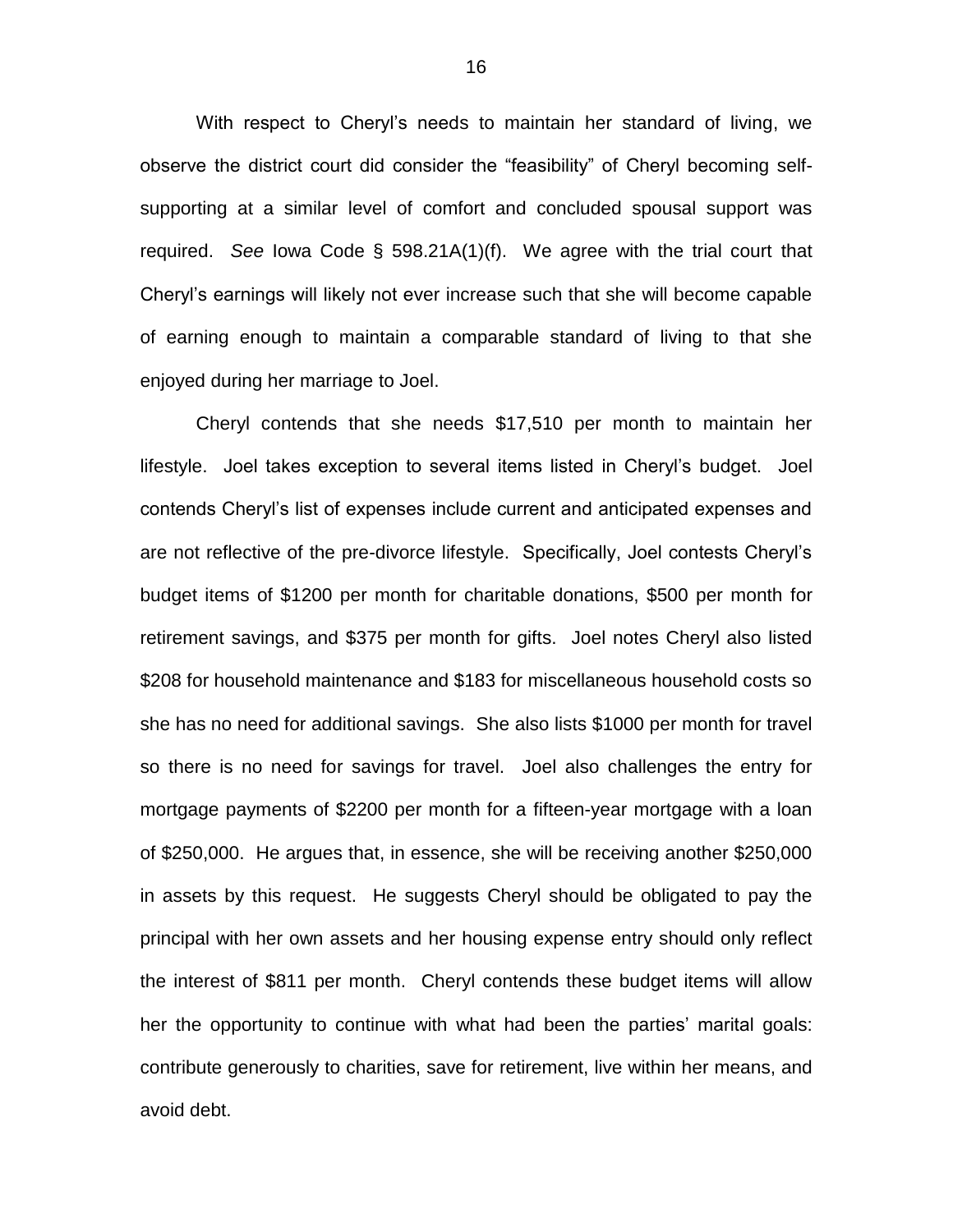In his brief, Joel asserts spousal support in the amount of \$5083 per month is sufficient to provide Cheryl the "standard of living reasonably comparable to that enjoyed during the marriage." *See* Iowa Code § 598.21A(1)(f). But the statutory phrase modifies the subject of the provision: "The feasibility of the party seeking maintenance of becoming self-supporting . . . ." *Id.* We have already found that Cheryl's earnings likely will not ever increase such that she will become capable of earning enough to maintain a comparable standard of living to that she enjoyed during her marriage to Joel.

We agree with Cheryl's recitation of the marital goals as the record reflects the parties paid over \$20,000 in charitable donations in each of the past four years and transferred over \$20,000 per year into their retirement account. Unfortunately, there appears no Iowa case addressing whether the needs of a spouse may include substantial monies for charitable donations or retirement savings. In the past, a spouse's need for alimony has only included a modest amount for such expenses. *See In re Marriage of Perry*, No. 01-0057, 2001 WL 1448496, at \*4 (Iowa Ct. App. Nov. 16, 2001) (finding a former spouse was entitled to more than nominal alimony notwithstanding her voluntary choice to save for retirement and make small donations to church).<sup>5</sup>

The issue of donations and retirement savings has been addressed in only a few cases in other states. Our review of those cases suggests that the resolution of the issue is dependent upon whether support is statutorily to be set to meet only basic needs or to the station in life to which the spouse was

 $\overline{a}$ 

<sup>5</sup> We also observe that in *Mauer*, 874 N.W.2d at 111, miscellaneous expenses were reduced or eliminated from the spouse's listed needs, but no reference was made to the \$500 monthly savings or the \$83 per month in charitable donations.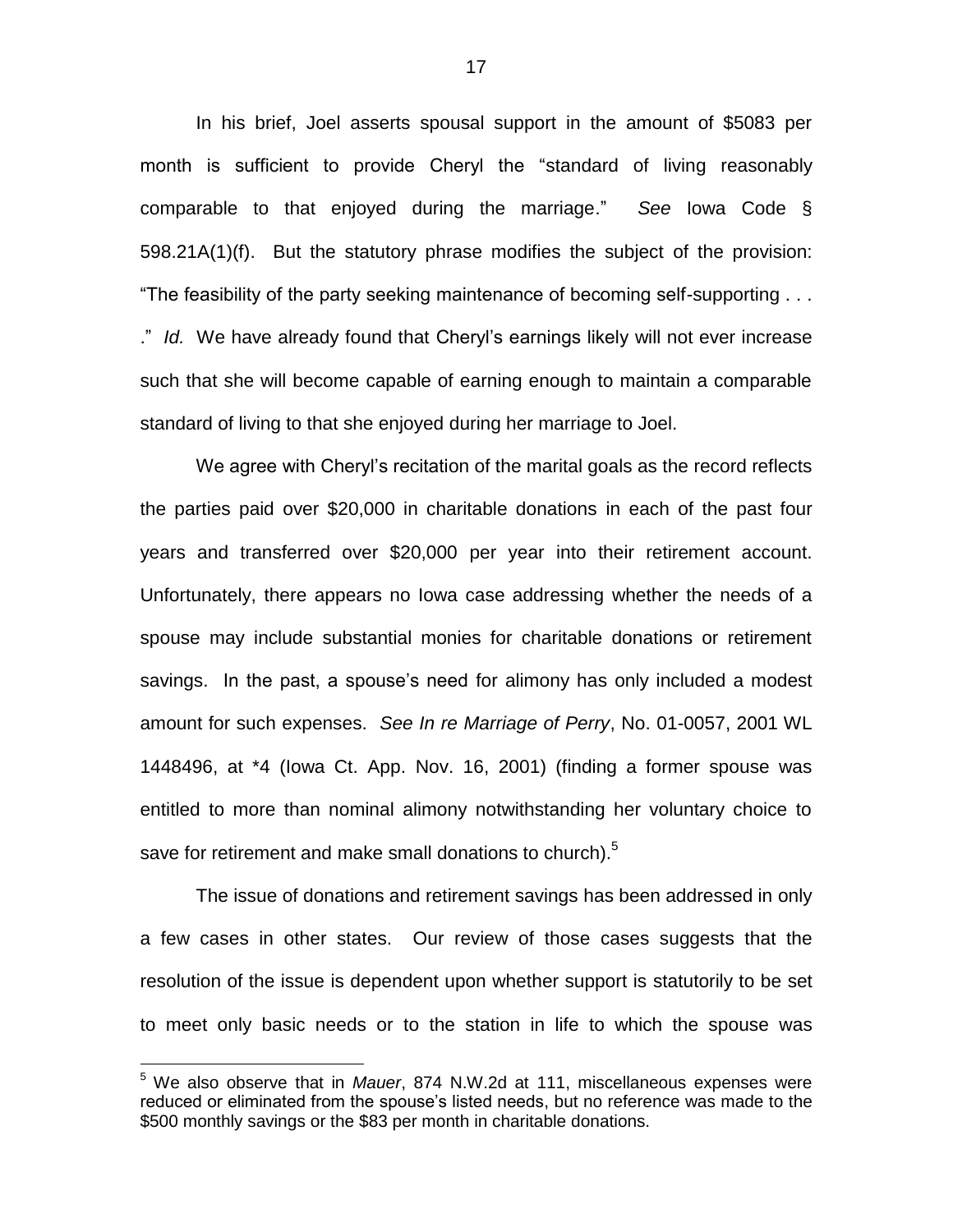accustomed. *Compare In re Marriage of J.M.R. & K.L.R.*, CN12–03967, 2013 WL 8181480, at \*18 (Del. Fam. Ct. July 29, 2013) ("[I]t is not a reasonable need to give money away, and the court will not award [the spouse] alimony . . . so she can give it away."), and *Launey v. Launey*, 722 So. 2d 406, 409 (La. Ct. App. 1998) (finding charitable donations were not necessities) *with Butler v. Butler*, 684 S.E.2d 191, 197-98 (S.C. 2009) (finding donations were a proper expense "when the parties established a certain standard of living during their marriage"), *Dobson v. Dobson*, 294 P.3d 591, 598-99 (Utah Ct. App. 2012) (finding gifts and donations may be proper "if the payor spouse's resources are adequate, alimony should not be limited to provide for only basic needs, but should also consider the recipient spouse's 'station in life'" (citation omitted)), and *In re Marriage of Schmitt*, 626 N.W.2d 14, 19 (Wis. Ct. App. 2001) (concluding it was proper to consider generous charitable donations as a part of a spouse's standard of living).

In *Baranowski v. Barnowski*, 80 P.3d 153, 156 (Utah Ct. App. 2003), the court stated,

While the recipient spouse's need to fund post-divorce savings, investment, or retirement accounts may not ordinarily be factored into an alimony determination, we cannot say that the ability to fund such post-divorce accounts may never be taken into account as part of a needs analysis. The critical question is whether funds for post-divorce savings, investment, and retirement accounts are necessary because contributing to such accounts was standard practice during the marriage and helped to form the couple's marital standard of living. The inclusion of savings deposits as part of the needs analysis in an alimony determination is allowed only under such circumstances.

*See also Tobler v. Tobler*, 337 P.3d 296, 303 (Utah Ct. App. 2014) (affirming an allowance of savings expenses because "the parties regularly saved during the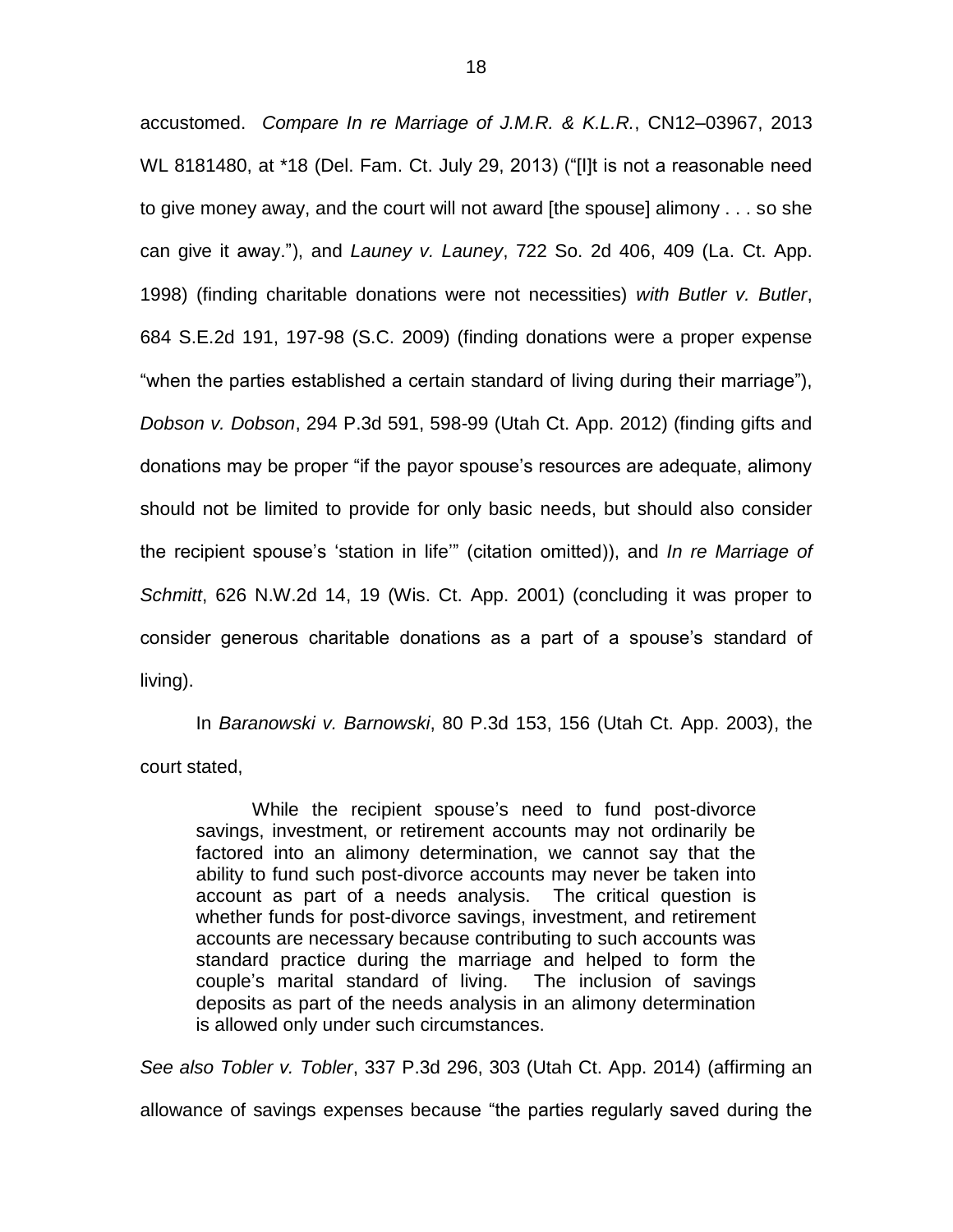marriage, and it is reasonable for [the former spouse] to continue saving consistent with the parties' married lifestyle").

Because section 598.21A(1)(f) requires us to consider the past standard of living of the parties, and not just basic needs or necessities, we conclude—as have other courts with a similar statutory standard—that charitable donations and retirement savings in a reasonable sum may be a part of the needs analysis in fixing spousal support. Here, we have no difficulty with Cheryl's expense item of \$500 for retirement savings in light of the parties significant past history of preserving assets for retirement. However, we find her level of charitable donations significantly higher than the standard set for the parties as a married couple. For example, during the years of 2010 to 2012, their donations averaged about 6.5% of their gross income for two people.

Cheryl's expense of \$1200 per month for charitable donations would constitute almost the same percentage for a single person. Accordingly, we find the amount of \$500 a more proper sum in light of past standard of living.

We are unable to conclude that Cheryl's expense for gifts of \$375 per month is unreasonable.

With regard to the expense for the home mortgage, we note this is an estimate. We presume the sum of \$2200 per month expense would include principal, interest, and property taxes because Cheryl has not otherwise identified property taxes as an expense. Because she will be leaving the marriage with approximately \$230,000 in liquid assets, Cheryl has some ability to pay, but both parties are leaving the marriage with significant assets. It is not equitable to limit housing expense to just the interest on the mortgage. Cheryl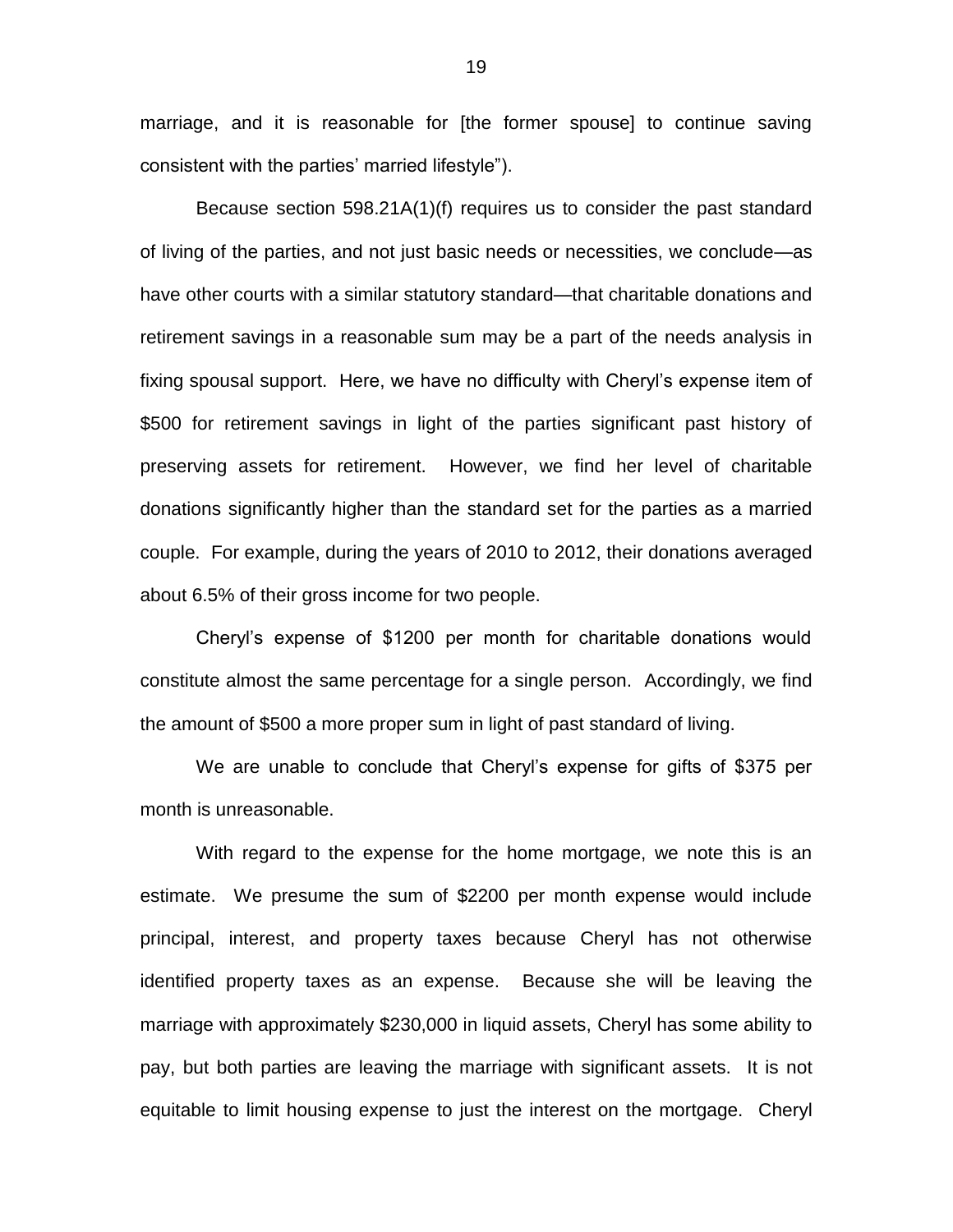will have interest, principal, and property taxes to pay should she choose to purchase a residence and finance it as planned. Under the circumstances we believe it is equitable for her to reflect \$2200 per month for her housing expense.

Cheryl has net monthly income of \$4485. She identified total monthly expenses of \$17,510. The district court did not allow for the full amount of Cheryl's request for \$5878 per month toward retirement. While Cheryl's sum for expenses could be reduced to provide for \$500 per month for charitable donations, in determining the proper amount of spousal support we are also required to consider the tax consequences. *See Mauer*, 874 N.W.2d at 111. Alimony payments will be taxable to Cheryl. *See In re Marriage of Anliker*, 694 N.W.2d 535, 542 (Iowa 2005). Because it quite clear her additional income taxes on the alimony payments will exceed \$500 and Cheryl has not appealed the amount of alimony awarded to her by the district court of \$12,000 per month, we conclude alimony should be fixed at that amount subject to Joel's ability to pay that sum.

With respect to Joel's ability to pay Cheryl's unmet expenses, he contends his current income—which is approximately double that which he earned at Blank—should not be considered. While it is to Joel's advantage that we not consider his current income, the court's task is to consider the "ability to pay." *See Gust*, 858 N.W.2d at 411. Thus, even if Cheryl has not grown accustomed to a lifestyle with Joel's higher income, Joel's ability to pay is determined by his current income, not his historically lower income. The district court found Joel's income is likely to stay at more than \$600,000 for the next several years. Joel does not contest that finding.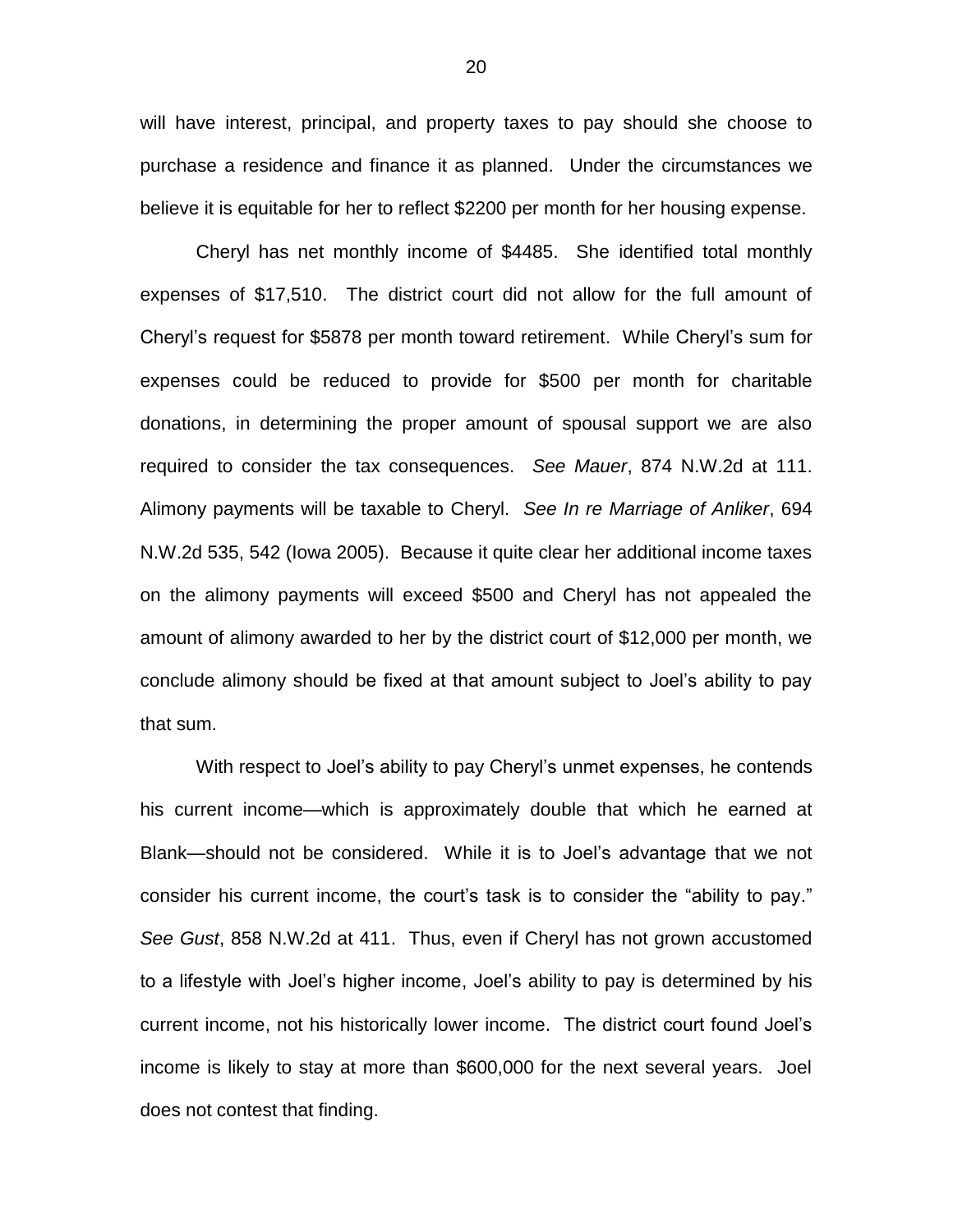We agree with the district court that Joel is quite able to pay \$144,000 per year in spousal support and still have more than \$456,000 remaining. He will also benefit by the tax deduction permitted for alimony payments. *See* 26 U.S.C. § 215.

Joel next contends the district court "awarded far too much in retirement spousal support." He states, "There is no mathematical way to come up with an award of retirement alimony." But Joel acknowledges the support is determined based on each case's particular circumstances. *See Gust*, 858 N.W.2d at 408. He suggests \$1000 per month is "generous." We disagree. We believe the trial court has adequately explained and equitably provided for Joel's plan to accelerate his retirement from neonatology while allowing Cheryl support in decreasing amounts. We find no failure to do equity.

We do not address Joel's challenge to the attorney fee equalization payment because the issue was first raised in a late-filed posttrial motion.<sup>6</sup> *See* 

 $\overline{a}$ 

 $6$  The decree was filed on July 14, 2016. Iowa rules of civil procedure then in effect require motions to amend or enlarge to be filed within fifteen days of the decree. *See*  Iowa Rs. Civ. P. 1.904(2), 1.1007. The court had ruled on the parties' timely motions on August 10, 2016, and that ruling had nothing to do with the attorney fee equalization payment.

Joel raised this issue for the first time in a second motion to enlarge or amend, which was filed on August 23, 2016. This late-filed motion did not preserve his claim of error. "The timeliness of posttrial motions and appeal is a matter of jurisdiction and is not subject to waiver in Iowa." *State ex rel. Miller v. Santa Rosa Sales & Mktg., Inc.*, 475 N.W.2d 210, 214 (Iowa 1991), *superseded by statute on other grounds as stated in State v. Hagen*, 840 N.W.2d 140, 152 (Iowa 2013).

In his reply brief, Joel argues Cheryl's preservation-of-error argument avoids his contention. He does not, however, assert he ever brought the issue to the district court in a timely fashion.

We note rule 1.904 has recently been amended and now specifically addresses such successive motions:

<sup>(2)</sup> *Motion to reconsider, enlarge, or amend.* On motion joined with or filed within the time allowed for a motion for new trial, the findings and conclusions may be reconsidered, enlarged, or amended and the judgment or decree modified accordingly or a different judgment or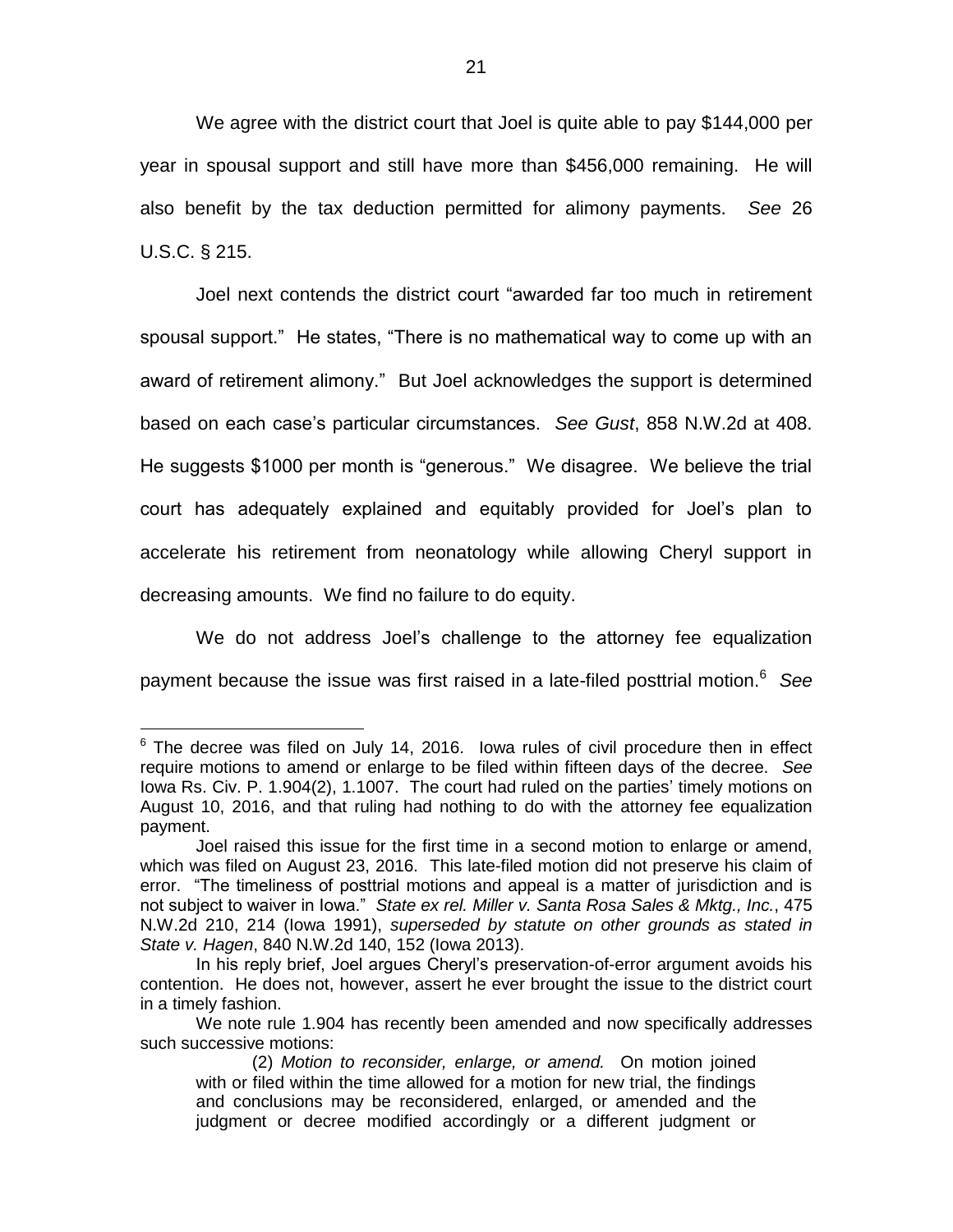*State v. Halliburton*, 539 N.W.2d 339, 343 (Iowa 1995) (holding a party is to make an objection at the "earliest opportunity after the grounds for the objection become apparent" in order to preserve error). Thus, Joel has not preserved error on this issue.

As for Joel's contention that the record supports a finding that his dental work was not a dissipation of marital assets, we are not inclined to make any modification of the court's distribution of assets. Although the dental work was recommended by his dentist, Joel admitted his insurance company classified the dental work as cosmetic. Without more, we are unable to conclude the dental work was a necessary family expense. Considering the statutory factors, Cheryl's need, and Joel's ability to pay, we find no failure to do equity here. We therefore affirm.

Cheryl seeks an award of appellate attorney fees. "Appellate attorney fees are not a matter of right, but rather rest in this court's discretion." *In re Marriage of Sullins*, 715 N.W.2d 242, 255 (Iowa 2006). "Factors to be considered in determining whether to award attorney fees include: 'the needs of the party seeking the award, the ability of the other party to pay, and the relative

 $\overline{a}$ 

decree substituted. Resistances to such motions and replies may be filed and supporting briefs may be served as provided in rules 1.431(4) and 1.431(5).

<sup>(3)</sup> *Motions to reconsider, enlarge, or amend other court orders, rulings, judgments, or decrees; time for filing.* In addition to proceedings encompassed by rule 1.904(1), a rule 1.904(2) motion to reconsider, enlarge, or amend another court order, ruling, judgment, or decree will be considered timely if filed within 15 days after the filing of the order, judgment, or decree to which it is directed.

<sup>(4)</sup> *Successive rule 1.904(2) motions.* Successive rule 1.904(2) motions by a party are prohibited unless the court has modified its order, ruling, judgment, or decree and the subsequent rule 1.904(2) motion is directed only at the modification.